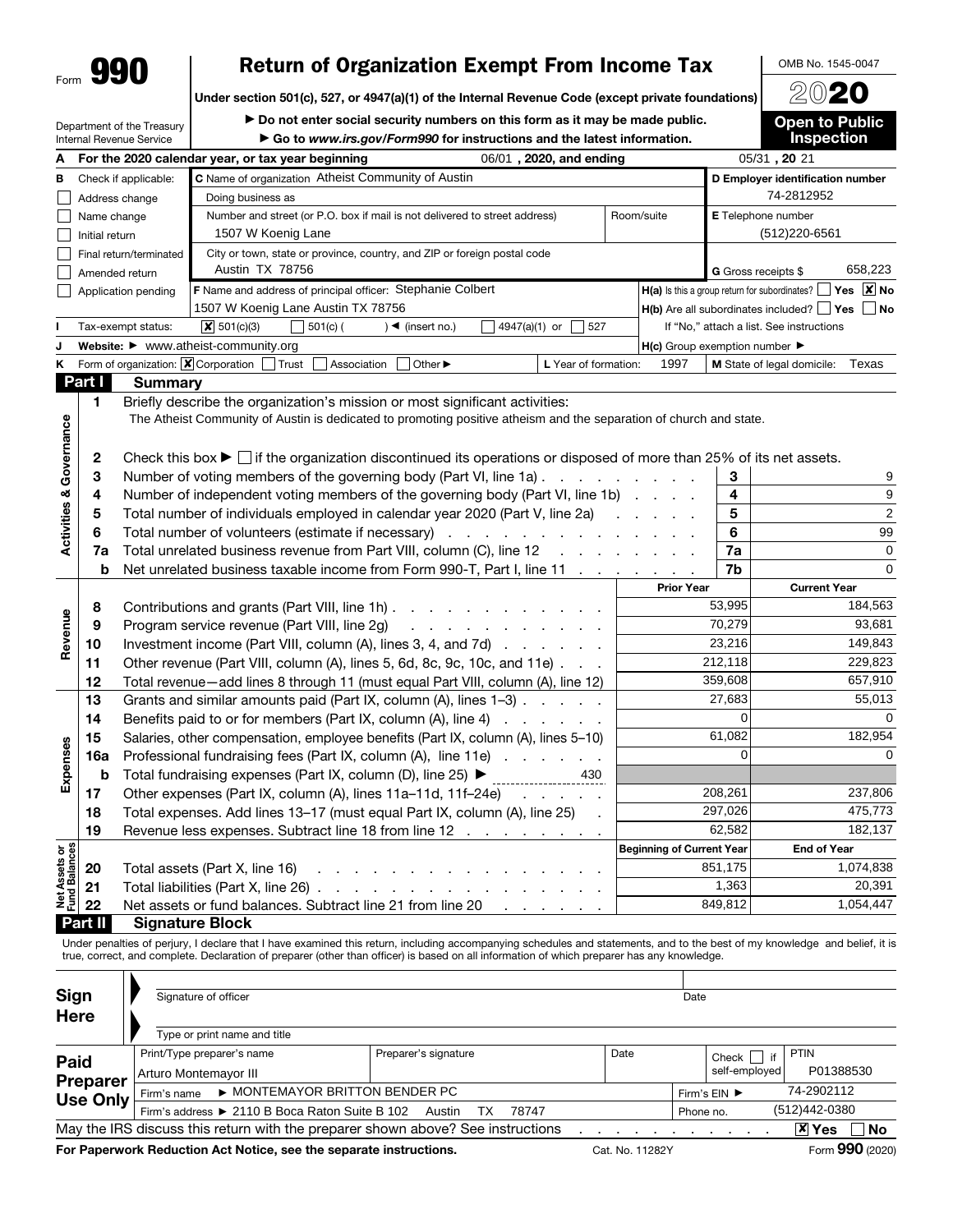|                 | Form 990 (2020)<br>Page 2                                                                                                                                                                                                                                                                                                                                                                                                                                                                      |
|-----------------|------------------------------------------------------------------------------------------------------------------------------------------------------------------------------------------------------------------------------------------------------------------------------------------------------------------------------------------------------------------------------------------------------------------------------------------------------------------------------------------------|
| <b>Part III</b> | <b>Statement of Program Service Accomplishments</b><br>Check if Schedule O contains a response or note to any line in this Part III                                                                                                                                                                                                                                                                                                                                                            |
| 1.              | Briefly describe the organization's mission:<br>The Atheist Community of Austin is dedicated to promoting positive atheism and the separation of church and state. The ACA serves the local<br>Austin community through outreach programs, providing informational resources and various volunteer activities and through free online portals<br>Tricluding regular audio/video podcasts and interactive blogs. We work with a number of national and international groups devoted to atheism, |
| $\mathbf{2}$    | Did the organization undertake any significant program services during the year which were not listed on the<br>$ \overline{x} $ No<br>Yes<br>If "Yes," describe these new services on Schedule O.                                                                                                                                                                                                                                                                                             |
| 3               | Did the organization cease conducting, or make significant changes in how it conducts, any program<br>$ \overline{x} $ No<br>∣ l Yes<br>If "Yes," describe these changes on Schedule O.                                                                                                                                                                                                                                                                                                        |
| 4               | Describe the organization's program service accomplishments for each of its three largest program services, as measured by<br>expenses. Section 501(c)(3) and 501(c)(4) organizations are required to report the amount of grants and allocations to others,                                                                                                                                                                                                                                   |

| тс |          | 221<br>-345<br>uldinc<br>ıranıs<br>. эт                                                                           | -------- | .        |
|----|----------|-------------------------------------------------------------------------------------------------------------------|----------|----------|
|    | - AVArol | I weekly live call-in shows for the internet as well as a biweekly podcast radio show on the topic of atheism and |          | `topics. |

the total expenses, and revenue, if any, for each program service reported.

4b (Code: ) (Expenses \$ including grants of \$  $55,013$  ) (Revenue \$  $0$  ) Sponsored monthly lectures and organized a series of social activities and special events designed to build community among atheists and freethinkers in the region. This includes an annual Bat Cruise, holiday parties and events. a weekly brunch and weekly post broadcast dinners. Speakers and authors of national prominence are occasionally brought in to these events which are open to the public. None of these programs were undertaken during the period being reported due to COVID-19 pandemic.

**4c** (Code: ) (Expenses \$ 221,344 including grants of \$ 0) (Revenue \$ 0) Maintained a website and produced a monthly newsletter for our members and guests with information about atheism and other Atheist Community of Austin activities. For the reporting period, monthly newsletter was not produced. Only website maintenance was performed.

|    | <b>4d</b> Other program services (Describe on Schedule O.) |                           |         |                |  |
|----|------------------------------------------------------------|---------------------------|---------|----------------|--|
|    | (Expenses \$                                               | 0 including grants of $$$ |         | 0) (Revenue \$ |  |
| 4е | Total program service expenses $\blacktriangleright$       |                           | 442.689 |                |  |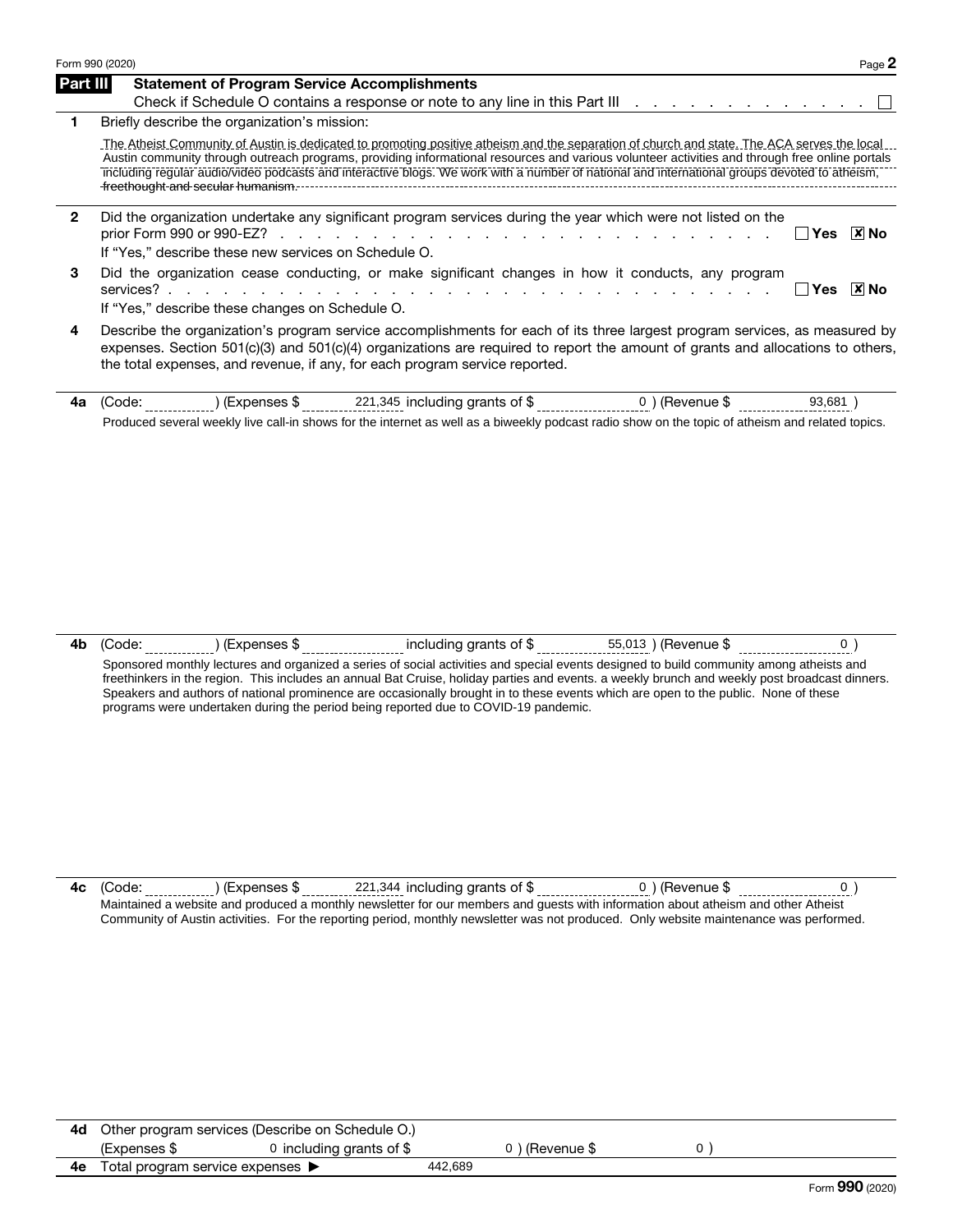| Form 990 (2020) |                                                                                                                                                                                                                                                                                                                                                                                                                                                               |                 |            | Page 3    |
|-----------------|---------------------------------------------------------------------------------------------------------------------------------------------------------------------------------------------------------------------------------------------------------------------------------------------------------------------------------------------------------------------------------------------------------------------------------------------------------------|-----------------|------------|-----------|
| Part IV         | <b>Checklist of Required Schedules</b>                                                                                                                                                                                                                                                                                                                                                                                                                        |                 |            |           |
|                 |                                                                                                                                                                                                                                                                                                                                                                                                                                                               |                 | <b>Yes</b> | <b>No</b> |
| 1               | Is the organization described in section $501(c)(3)$ or $4947(a)(1)$ (other than a private foundation)? If "Yes,"                                                                                                                                                                                                                                                                                                                                             | 1.              | x          |           |
| 2               | Is the organization required to complete Schedule B, Schedule of Contributors See instructions?                                                                                                                                                                                                                                                                                                                                                               | $\mathbf{2}$    | x          |           |
| 3               | Did the organization engage in direct or indirect political campaign activities on behalf of or in opposition to                                                                                                                                                                                                                                                                                                                                              |                 |            |           |
|                 | candidates for public office? If "Yes," complete Schedule C, Part I.                                                                                                                                                                                                                                                                                                                                                                                          | 3               |            | x         |
| 4               | Section 501(c)(3) organizations. Did the organization engage in lobbying activities, or have a section 501(h)<br>election in effect during the tax year? If "Yes," complete Schedule C, Part II                                                                                                                                                                                                                                                               | 4               |            | x         |
| 5               | Is the organization a section $501(c)(4)$ , $501(c)(5)$ , or $501(c)(6)$ organization that receives membership dues,<br>assessments, or similar amounts as defined in Revenue Procedure 98-19? If "Yes," complete Schedule C, Part III                                                                                                                                                                                                                        | 5               |            | x         |
| 6               | Did the organization maintain any donor advised funds or any similar funds or accounts for which donors<br>have the right to provide advice on the distribution or investment of amounts in such funds or accounts? If<br>"Yes," complete Schedule D, Part I<br>$\frac{1}{2}$ , $\frac{1}{2}$ , $\frac{1}{2}$ , $\frac{1}{2}$ , $\frac{1}{2}$ , $\frac{1}{2}$ , $\frac{1}{2}$ , $\frac{1}{2}$ , $\frac{1}{2}$ , $\frac{1}{2}$ , $\frac{1}{2}$ , $\frac{1}{2}$ | 6               |            | ×         |
| 7               | Did the organization receive or hold a conservation easement, including easements to preserve open space,<br>the environment, historic land areas, or historic structures? If "Yes," complete Schedule D, Part II                                                                                                                                                                                                                                             | $\overline{7}$  |            | x         |
| 8               | Did the organization maintain collections of works of art, historical treasures, or other similar assets? If "Yes,"                                                                                                                                                                                                                                                                                                                                           | 8               |            | x         |
| 9               | Did the organization report an amount in Part X, line 21, for escrow or custodial account liability, serve as a<br>custodian for amounts not listed in Part X; or provide credit counseling, debt management, credit repair, or<br>debt negotiation services? If "Yes," complete Schedule D, Part IV .<br>والمتعادل والمتعاد والمتعاد والمتعادلات                                                                                                             | 9               |            | x         |
| 10              | Did the organization, directly or through a related organization, hold assets in donor-restricted endowments                                                                                                                                                                                                                                                                                                                                                  | 10              |            | x         |
| 11              | If the organization's answer to any of the following questions is "Yes," then complete Schedule D, Parts VI,<br>VII, VIII, IX, or X as applicable.                                                                                                                                                                                                                                                                                                            |                 |            |           |
| a               | Did the organization report an amount for land, buildings, and equipment in Part X, line 10? If "Yes,"                                                                                                                                                                                                                                                                                                                                                        | 11a             | x          |           |
| b               | Did the organization report an amount for investments—other securities in Part X, line 12, that is 5% or more<br>of its total assets reported in Part X, line 16? If "Yes," complete Schedule D, Part VII                                                                                                                                                                                                                                                     | 11 <sub>b</sub> |            | x         |
| c               | Did the organization report an amount for investments - program related in Part X, line 13, that is 5% or more<br>of its total assets reported in Part X, line 16? If "Yes," complete Schedule D, Part VIII                                                                                                                                                                                                                                                   | 11c             |            | x         |
| d               | Did the organization report an amount for other assets in Part X, line 15, that is 5% or more of its total assets<br>reported in Part X, line 16? If "Yes," complete Schedule D, Part IX                                                                                                                                                                                                                                                                      | 11d             |            | ×         |
| е               | Did the organization report an amount for other liabilities in Part X, line 25? If "Yes," complete Schedule D, Part X                                                                                                                                                                                                                                                                                                                                         | 11e             |            | x         |
| f               | Did the organization's separate or consolidated financial statements for the tax year include a footnote that addresses<br>the organization's liability for uncertain tax positions under FIN 48 (ASC 740)? If "Yes," complete Schedule D, Part X                                                                                                                                                                                                             | 11f             |            | x         |
| 12a             | Did the organization obtain separate, independent audited financial statements for the tax year? If "Yes," complete                                                                                                                                                                                                                                                                                                                                           | 12a             |            | x         |
| b               | Was the organization included in consolidated, independent audited financial statements for the tax year? If<br>"Yes," and if the organization answered "No" to line 12a, then completing Schedule D, Parts XI and XII is optional                                                                                                                                                                                                                            | 12 <sub>b</sub> |            | x         |
| 13              | Is the organization a school described in section $170(b)(1)(A)(ii)?$ If "Yes," complete Schedule E<br>and the contract of                                                                                                                                                                                                                                                                                                                                    | 13              |            | x         |
| 14a             | Did the organization maintain an office, employees, or agents outside of the United States?                                                                                                                                                                                                                                                                                                                                                                   | 14a             |            | ×         |
| b               | Did the organization have aggregate revenues or expenses of more than \$10,000 from grantmaking,<br>fundraising, business, investment, and program service activities outside the United States, or aggregate<br>foreign investments valued at \$100,000 or more? If "Yes," complete Schedule F, Parts I and IV.                                                                                                                                              | 14b             |            | x         |
| 15              | Did the organization report on Part IX, column (A), line 3, more than \$5,000 of grants or other assistance to or<br>for any foreign organization? If "Yes," complete Schedule F, Parts II and IV                                                                                                                                                                                                                                                             | 15              |            | x         |
| 16              | Did the organization report on Part IX, column (A), line 3, more than \$5,000 of aggregate grants or other<br>assistance to or for foreign individuals? If "Yes," complete Schedule F, Parts III and IV.                                                                                                                                                                                                                                                      | 16              |            | x         |
| 17              | Did the organization report a total of more than \$15,000 of expenses for professional fundraising services on<br>Part IX, column (A), lines 6 and 11e? If "Yes," complete Schedule G, Part I See instructions                                                                                                                                                                                                                                                | 17              |            | ×         |
| 18              | Did the organization report more than \$15,000 total of fundraising event gross income and contributions on                                                                                                                                                                                                                                                                                                                                                   | 18              |            | x         |
| 19              | Did the organization report more than \$15,000 of gross income from gaming activities on Part VIII, line 9a?<br>If "Yes," complete Schedule G, Part III<br>والمتعاون والمتعاون والمتعاون والمتعاونة والمتعاونة والمتعاونة والمتعاونة                                                                                                                                                                                                                          | 19              |            | x         |
| 20a             | Did the organization operate one or more hospital facilities? If "Yes," complete Schedule H                                                                                                                                                                                                                                                                                                                                                                   | 20a             |            | x         |
| b               | If "Yes" to line 20a, did the organization attach a copy of its audited financial statements to this return?                                                                                                                                                                                                                                                                                                                                                  | 20 <sub>b</sub> |            |           |
| 21              | Did the organization report more than \$5,000 of grants or other assistance to any domestic organization or<br>domestic government on Part IX, column (A), line 1? If "Yes," complete Schedule I, Parts I and II                                                                                                                                                                                                                                              | 21              | ×          |           |
|                 |                                                                                                                                                                                                                                                                                                                                                                                                                                                               |                 |            |           |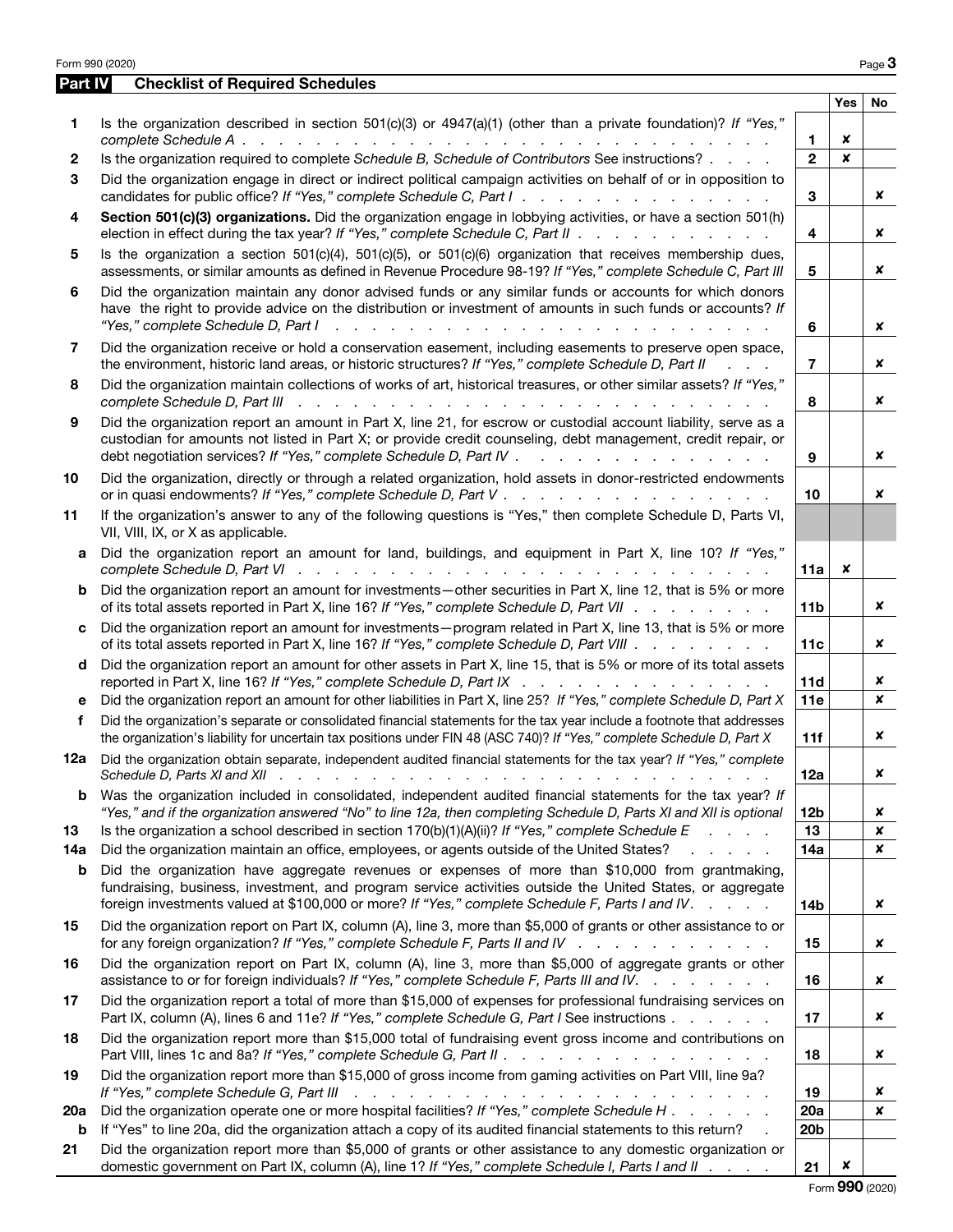|                | Form 990 (2020)                                                                                                                                                                                                                                                                                                                                                                                                                                                                                          |                 |                | Page 4           |
|----------------|----------------------------------------------------------------------------------------------------------------------------------------------------------------------------------------------------------------------------------------------------------------------------------------------------------------------------------------------------------------------------------------------------------------------------------------------------------------------------------------------------------|-----------------|----------------|------------------|
| <b>Part IV</b> | <b>Checklist of Required Schedules (continued)</b>                                                                                                                                                                                                                                                                                                                                                                                                                                                       |                 |                |                  |
|                |                                                                                                                                                                                                                                                                                                                                                                                                                                                                                                          |                 | <b>Yes</b>     | <b>No</b>        |
| 22             | Did the organization report more than \$5,000 of grants or other assistance to or for domestic individuals on<br>Part IX, column (A), line 2? If "Yes," complete Schedule I, Parts I and III<br>realization of the contract of the contract of the contract of the contract of the contract of the contract of                                                                                                                                                                                           | 22              |                | x                |
| 23             | Did the organization answer "Yes" to Part VII, Section A, line 3, 4, or 5 about compensation of the<br>organization's current and former officers, directors, trustees, key employees, and highest compensated<br>employees? If "Yes," complete Schedule J.<br>$\mathcal{L}^{\mathcal{A}}$ . The state of the state of the state of the state of the state of the state of the state of the state of the state of the state of the state of the state of the state of the state of the state of the stat | 23              |                | x                |
| 24a            | Did the organization have a tax-exempt bond issue with an outstanding principal amount of more than<br>\$100,000 as of the last day of the year, that was issued after December 31, 2002? If "Yes," answer lines 24b<br>through 24d and complete Schedule K. If "No," go to line 25a<br>and a state of the contract of the contract                                                                                                                                                                      | 24a             |                | x                |
| b              | Did the organization invest any proceeds of tax-exempt bonds beyond a temporary period exception?                                                                                                                                                                                                                                                                                                                                                                                                        | 24 <sub>b</sub> |                |                  |
| c              | Did the organization maintain an escrow account other than a refunding escrow at any time during the year                                                                                                                                                                                                                                                                                                                                                                                                | 24c             |                |                  |
| d              | Did the organization act as an "on behalf of" issuer for bonds outstanding at any time during the year?                                                                                                                                                                                                                                                                                                                                                                                                  | <b>24d</b>      |                |                  |
| 25a            | Section 501(c)(3), 501(c)(4), and 501(c)(29) organizations. Did the organization engage in an excess benefit<br>transaction with a disqualified person during the year? If "Yes," complete Schedule L, Part I<br>and a state of the                                                                                                                                                                                                                                                                      | 25a             |                | x                |
| b              | Is the organization aware that it engaged in an excess benefit transaction with a disqualified person in a prior<br>year, and that the transaction has not been reported on any of the organization's prior Forms 990 or 990-EZ?                                                                                                                                                                                                                                                                         | 25 <sub>b</sub> |                | x                |
| 26             | Did the organization report any amount on Part X, line 5 or 22, for receivables from or payables to any current<br>or former officer, director, trustee, key employee, creator or founder, substantial contributor, or 35%<br>controlled entity or family member of any of these persons? If "Yes," complete Schedule L, Part II<br><b>Contract Contract</b>                                                                                                                                             | 26              |                | x                |
| 27             | Did the organization provide a grant or other assistance to any current or former officer, director, trustee, key<br>employee, creator or founder, substantial contributor or employee thereof, a grant selection committee<br>member, or to a 35% controlled entity (including an employee thereof) or family member of any of these                                                                                                                                                                    | 27              |                | ×                |
| 28             | Was the organization a party to a business transaction with one of the following parties (see Schedule L, Part<br>IV instructions, for applicable filing thresholds, conditions, and exceptions):                                                                                                                                                                                                                                                                                                        |                 |                |                  |
| a              | A current or former officer, director, trustee, key employee, creator or founder, or substantial contributor? If                                                                                                                                                                                                                                                                                                                                                                                         | 28a             |                | ×                |
| b              | A family member of any individual described in line 28a? If "Yes," complete Schedule L, Part IV                                                                                                                                                                                                                                                                                                                                                                                                          | 28 <sub>b</sub> |                | x                |
| c              | A 35% controlled entity of one or more individuals and/or organizations described in lines 28a or 28b? If                                                                                                                                                                                                                                                                                                                                                                                                | 28c             |                | x                |
| 29             | Did the organization receive more than \$25,000 in non-cash contributions? If "Yes," complete Schedule M                                                                                                                                                                                                                                                                                                                                                                                                 | 29              |                | $\boldsymbol{x}$ |
| 30             | Did the organization receive contributions of art, historical treasures, or other similar assets, or qualified                                                                                                                                                                                                                                                                                                                                                                                           | 30              |                | ×                |
| 31             | Did the organization liquidate, terminate, or dissolve and cease operations? If "Yes," complete Schedule N, Part I                                                                                                                                                                                                                                                                                                                                                                                       | $\overline{31}$ |                | ×                |
| 32             | Did the organization sell, exchange, dispose of, or transfer more than 25% of its net assets? If "Yes,"<br>complete Schedule N, Part II<br>a construction of the construction of the construction of the construction of the construction of the construction of the construction of the construction of the construction of the construction of the construction of the                                                                                                                                 | 32              |                | ×                |
| 33             | Did the organization own 100% of an entity disregarded as separate from the organization under Regulations<br>sections 301.7701-2 and 301.7701-3? If "Yes," complete Schedule R, Part I.                                                                                                                                                                                                                                                                                                                 | 33              |                | x                |
| 34             | Was the organization related to any tax-exempt or taxable entity? If "Yes," complete Schedule R, Part II, III,<br>or IV, and Part V, line 1<br>والمتعاون والمتعاون والمتعاون والمتعاون والمتعاونة والمتعاونة والمتعاونة والمتعاونة والمتعاونة والمتعاونة                                                                                                                                                                                                                                                 | 34              |                | x                |
| <b>35a</b>     | Did the organization have a controlled entity within the meaning of section 512(b)(13)?                                                                                                                                                                                                                                                                                                                                                                                                                  | 35a             |                | ×                |
| b              | If "Yes" to line 35a, did the organization receive any payment from or engage in any transaction with a<br>controlled entity within the meaning of section 512(b)(13)? If "Yes," complete Schedule R, Part V, line 2.                                                                                                                                                                                                                                                                                    | 35b             |                |                  |
| 36             | Section 501(c)(3) organizations. Did the organization make any transfers to an exempt non-charitable<br>related organization? If "Yes," complete Schedule R, Part V, line 2                                                                                                                                                                                                                                                                                                                              | 36              |                | x                |
| 37             | Did the organization conduct more than 5% of its activities through an entity that is not a related organization<br>and that is treated as a partnership for federal income tax purposes? If "Yes," complete Schedule R, Part VI                                                                                                                                                                                                                                                                         | 37              |                | x                |
| 38             | Did the organization complete Schedule O and provide explanations in Schedule O for Part VI, lines 11b and<br>19? Note: All Form 990 filers are required to complete Schedule O.                                                                                                                                                                                                                                                                                                                         | 38              | ×              |                  |
| <b>Part V</b>  | <b>Statements Regarding Other IRS Filings and Tax Compliance</b>                                                                                                                                                                                                                                                                                                                                                                                                                                         |                 |                |                  |
|                | Check if Schedule O contains a response or note to any line in this Part V<br>the contract of the contract of the con-                                                                                                                                                                                                                                                                                                                                                                                   |                 | <b>Yes</b>     | <b>No</b>        |
| 1a             | Enter the number reported in Box 3 of Form 1096. Enter -0- if not applicable<br>1a<br>3                                                                                                                                                                                                                                                                                                                                                                                                                  |                 |                |                  |
| b              | Enter the number of Forms W-2G included in line 1a. Enter -0- if not applicable<br>1 <sub>b</sub><br>$\Omega$                                                                                                                                                                                                                                                                                                                                                                                            |                 |                |                  |
| С              | Did the organization comply with backup withholding rules for reportable payments to vendors and                                                                                                                                                                                                                                                                                                                                                                                                         |                 |                |                  |
|                |                                                                                                                                                                                                                                                                                                                                                                                                                                                                                                          | 1c              | $\pmb{\times}$ |                  |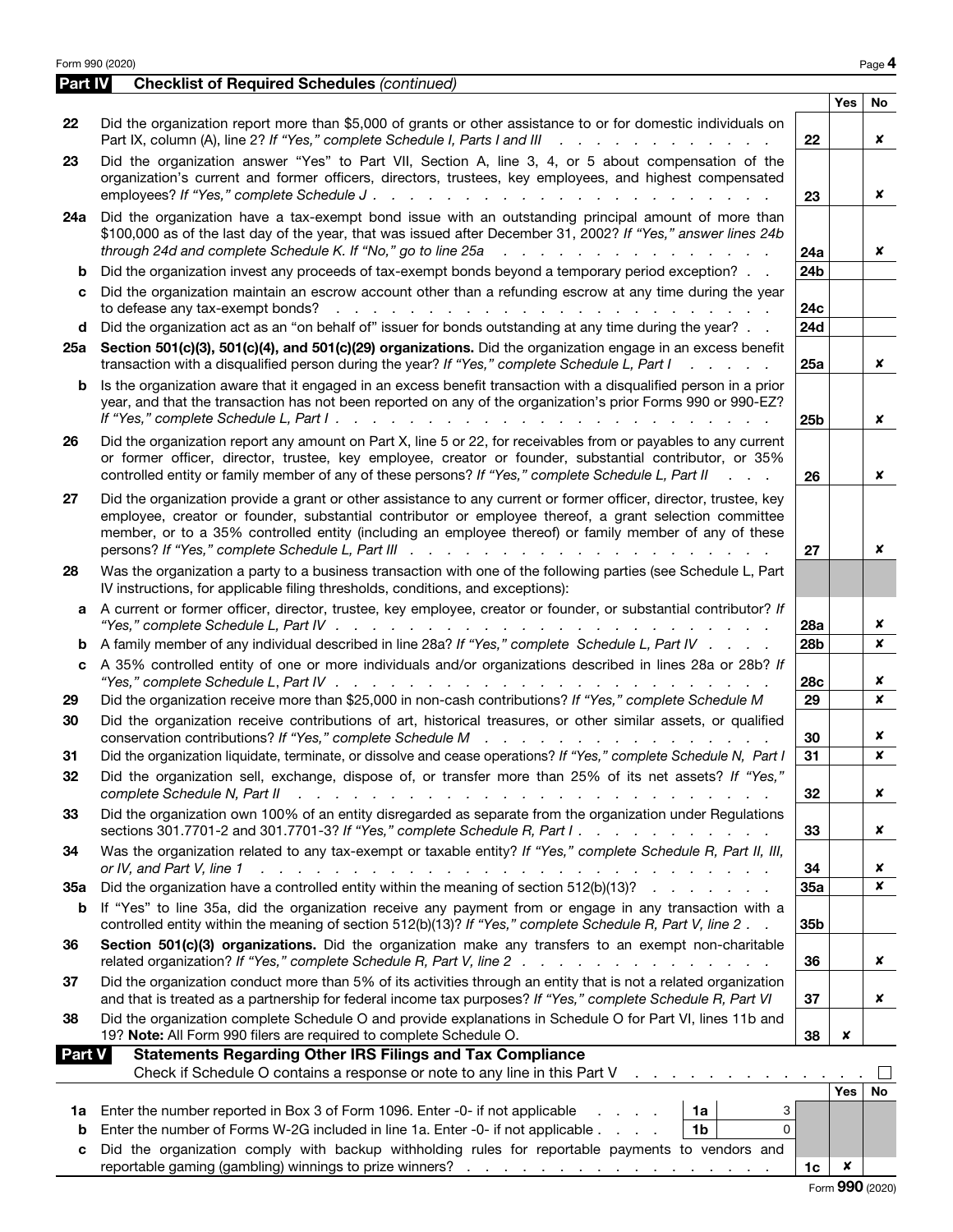| Form 990 (2020) |                                                                                                                                                                                                              |                |            | Page 5 |  |  |  |  |  |
|-----------------|--------------------------------------------------------------------------------------------------------------------------------------------------------------------------------------------------------------|----------------|------------|--------|--|--|--|--|--|
| Part V          | Statements Regarding Other IRS Filings and Tax Compliance (continued)                                                                                                                                        |                |            |        |  |  |  |  |  |
|                 |                                                                                                                                                                                                              |                | <b>Yes</b> | No     |  |  |  |  |  |
|                 | 2a Enter the number of employees reported on Form W-3, Transmittal of Wage and Tax                                                                                                                           |                |            |        |  |  |  |  |  |
|                 | 2<br>Statements, filed for the calendar year ending with or within the year covered by this return<br>2a                                                                                                     |                |            |        |  |  |  |  |  |
| b               | If at least one is reported on line 2a, did the organization file all required federal employment tax returns? .                                                                                             | 2b             | ×          |        |  |  |  |  |  |
|                 | Note: If the sum of lines 1a and 2a is greater than 250, you may be required to e-file (see instructions).                                                                                                   |                |            |        |  |  |  |  |  |
| За              | Did the organization have unrelated business gross income of \$1,000 or more during the year?                                                                                                                |                |            |        |  |  |  |  |  |
| b               | If "Yes," has it filed a Form 990-T for this year? If "No" to line 3b, provide an explanation on Schedule O                                                                                                  |                |            |        |  |  |  |  |  |
| 4а              | At any time during the calendar year, did the organization have an interest in, or a signature or other authority over,                                                                                      |                |            |        |  |  |  |  |  |
|                 | a financial account in a foreign country (such as a bank account, securities account, or other financial account)?                                                                                           | 4a             |            | x      |  |  |  |  |  |
| b               | If "Yes," enter the name of the foreign country ▶                                                                                                                                                            |                |            |        |  |  |  |  |  |
|                 | See instructions for filing requirements for FinCEN Form 114, Report of Foreign Bank and Financial Accounts (FBAR).                                                                                          |                |            |        |  |  |  |  |  |
| 5а              | Was the organization a party to a prohibited tax shelter transaction at any time during the tax year?                                                                                                        | 5a             |            | x      |  |  |  |  |  |
| b               | Did any taxable party notify the organization that it was or is a party to a prohibited tax shelter transaction?                                                                                             | 5b             |            | ×      |  |  |  |  |  |
| c               | If "Yes" to line 5a or 5b, did the organization file Form 8886-T?                                                                                                                                            | 5 <sub>c</sub> |            |        |  |  |  |  |  |
| 6a              | Does the organization have annual gross receipts that are normally greater than \$100,000, and did the                                                                                                       |                |            |        |  |  |  |  |  |
|                 | organization solicit any contributions that were not tax deductible as charitable contributions?                                                                                                             | 6a             |            | x      |  |  |  |  |  |
| b               | If "Yes," did the organization include with every solicitation an express statement that such contributions or                                                                                               |                |            |        |  |  |  |  |  |
|                 |                                                                                                                                                                                                              | 6b             |            |        |  |  |  |  |  |
| 7               | Organizations that may receive deductible contributions under section 170(c).                                                                                                                                |                |            |        |  |  |  |  |  |
| a               | Did the organization receive a payment in excess of \$75 made partly as a contribution and partly for goods                                                                                                  |                |            |        |  |  |  |  |  |
|                 |                                                                                                                                                                                                              | 7a             |            | x      |  |  |  |  |  |
| b               | If "Yes," did the organization notify the donor of the value of the goods or services provided?                                                                                                              | 7b             |            | x      |  |  |  |  |  |
| с               | Did the organization sell, exchange, or otherwise dispose of tangible personal property for which it was                                                                                                     |                |            |        |  |  |  |  |  |
|                 |                                                                                                                                                                                                              | 7c             |            | x      |  |  |  |  |  |
| d               | If "Yes," indicate the number of Forms 8282 filed during the year entertainment of the number of Forms 8282 filed during the year<br>7d                                                                      |                |            |        |  |  |  |  |  |
| е               | Did the organization receive any funds, directly or indirectly, to pay premiums on a personal benefit contract?                                                                                              | 7e             |            | x      |  |  |  |  |  |
| f               | Did the organization, during the year, pay premiums, directly or indirectly, on a personal benefit contract? .                                                                                               | 7f             |            | x      |  |  |  |  |  |
| g               | If the organization received a contribution of qualified intellectual property, did the organization file Form 8899 as required?                                                                             |                |            |        |  |  |  |  |  |
| h               | If the organization received a contribution of cars, boats, airplanes, or other vehicles, did the organization file a Form 1098-C?                                                                           | 7h             |            |        |  |  |  |  |  |
| 8               | Sponsoring organizations maintaining donor advised funds. Did a donor advised fund maintained by the                                                                                                         |                |            |        |  |  |  |  |  |
|                 | sponsoring organization have excess business holdings at any time during the year?                                                                                                                           | 8              |            |        |  |  |  |  |  |
| 9               | Sponsoring organizations maintaining donor advised funds.                                                                                                                                                    |                |            |        |  |  |  |  |  |
| а               | Did the sponsoring organization make any taxable distributions under section 4966?                                                                                                                           | 9a             |            |        |  |  |  |  |  |
| b               | Did the sponsoring organization make a distribution to a donor, donor advisor, or related person?                                                                                                            | 9b             |            |        |  |  |  |  |  |
| 10              | Section 501(c)(7) organizations. Enter:                                                                                                                                                                      |                |            |        |  |  |  |  |  |
|                 | 10a <br>Initiation fees and capital contributions included on Part VIII, line 12 \[matter capital contributions included on Part VIII, line 12 \[matter capital contributions included on Part VIII, line 12 |                |            |        |  |  |  |  |  |
| b               | Gross receipts, included on Form 990, Part VIII, line 12, for public use of club facilities<br>10b                                                                                                           |                |            |        |  |  |  |  |  |
| 11              | Section 501(c)(12) organizations. Enter:                                                                                                                                                                     |                |            |        |  |  |  |  |  |
| a               | 11a<br>Gross income from members or shareholders.                                                                                                                                                            |                |            |        |  |  |  |  |  |
| b               | Gross income from other sources (Do not net amounts due or paid to other sources                                                                                                                             |                |            |        |  |  |  |  |  |
|                 | 11 <sub>b</sub>                                                                                                                                                                                              |                |            |        |  |  |  |  |  |
| 12a             | Section 4947(a)(1) non-exempt charitable trusts. Is the organization filing Form 990 in lieu of Form 1041?                                                                                                   | 12a            |            |        |  |  |  |  |  |
| b               | 12 <sub>b</sub><br>If "Yes," enter the amount of tax-exempt interest received or accrued during the year                                                                                                     |                |            |        |  |  |  |  |  |
| 13              | Section 501(c)(29) qualified nonprofit health insurance issuers.                                                                                                                                             |                |            |        |  |  |  |  |  |
| а               | Is the organization licensed to issue qualified health plans in more than one state?                                                                                                                         | 13a            |            |        |  |  |  |  |  |
|                 | Note: See the instructions for additional information the organization must report on Schedule O.                                                                                                            |                |            |        |  |  |  |  |  |
| b               | Enter the amount of reserves the organization is required to maintain by the states in which                                                                                                                 |                |            |        |  |  |  |  |  |
|                 | the organization is licensed to issue qualified health plans<br>13 <sub>b</sub>                                                                                                                              |                |            |        |  |  |  |  |  |
| с               | 13 <sub>c</sub><br>Enter the amount of reserves on hand<br>and the company of the company of                                                                                                                 |                |            |        |  |  |  |  |  |
| 14a             | Did the organization receive any payments for indoor tanning services during the tax year?.<br>and the company of the                                                                                        | 14a            |            | x      |  |  |  |  |  |
| b               | If "Yes," has it filed a Form 720 to report these payments? If "No," provide an explanation on Schedule O.                                                                                                   | 14b            |            |        |  |  |  |  |  |
| 15              | Is the organization subject to the section 4960 tax on payment(s) of more than \$1,000,000 in remuneration or                                                                                                |                |            |        |  |  |  |  |  |
|                 | excess parachute payment(s) during the year?<br>$\mathbf{r} = \mathbf{r} - \mathbf{r} - \mathbf{r} - \mathbf{r} - \mathbf{r} - \mathbf{r} - \mathbf{r} - \mathbf{r} - \mathbf{r} - \mathbf{r} - \mathbf{r}$  | 15             |            | x      |  |  |  |  |  |
|                 | If "Yes," see instructions and file Form 4720, Schedule N.                                                                                                                                                   |                |            |        |  |  |  |  |  |
| 16              | Is the organization an educational institution subject to the section 4968 excise tax on net investment income?                                                                                              | 16             |            | ×      |  |  |  |  |  |
|                 | If "Yes," complete Form 4720, Schedule O.                                                                                                                                                                    |                |            |        |  |  |  |  |  |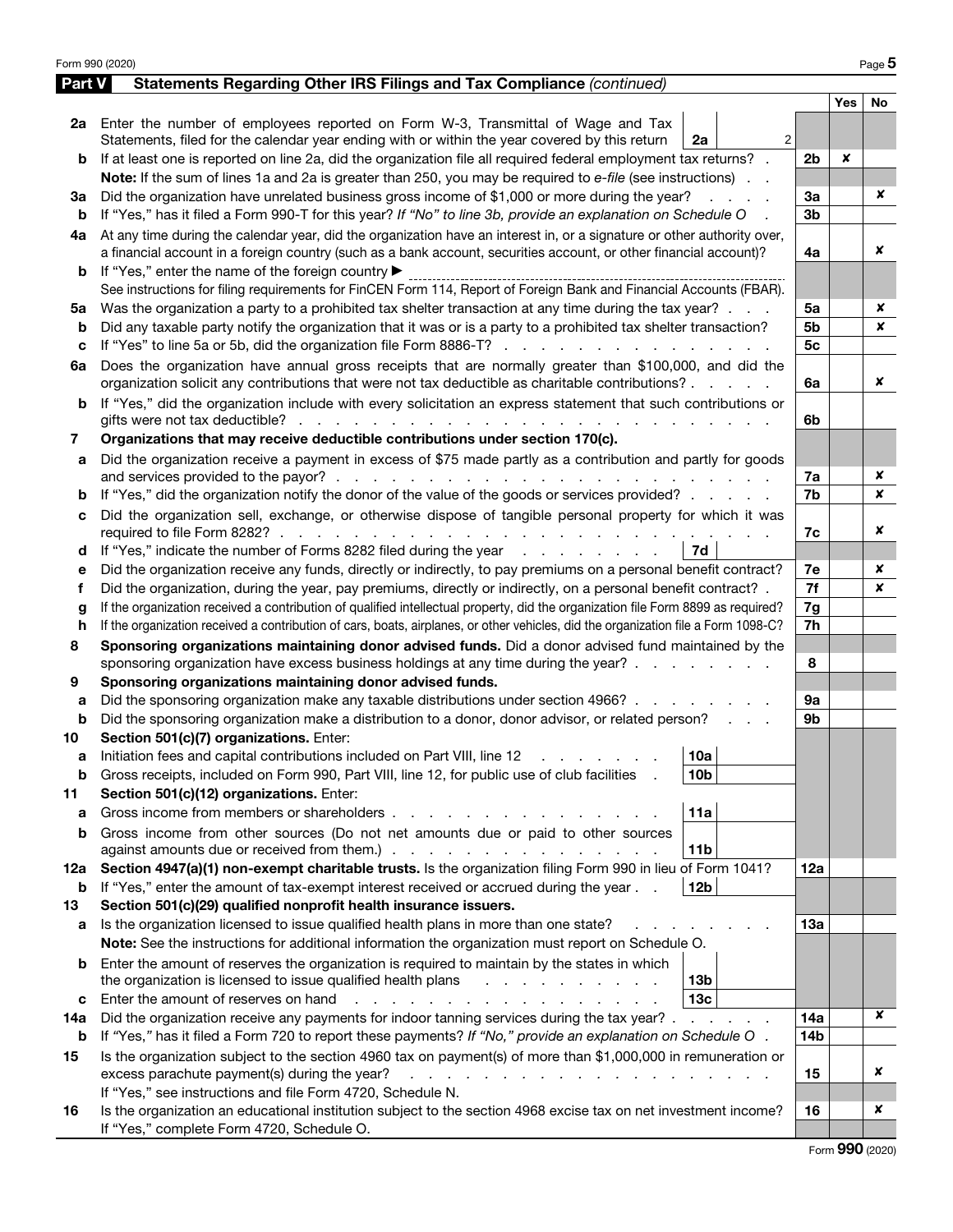|                | Form 990 (2020)                                                                                                                                                                                                                                    |    |   |                 |     | Page $6$         |
|----------------|----------------------------------------------------------------------------------------------------------------------------------------------------------------------------------------------------------------------------------------------------|----|---|-----------------|-----|------------------|
| <b>Part VI</b> | Governance, Management, and Disclosure For each "Yes" response to lines 2 through 7b below, and for a "No"<br>response to line 8a, 8b, or 10b below, describe the circumstances, processes, or changes on Schedule O. See instructions.            |    |   |                 |     |                  |
|                | Check if Schedule O contains a response or note to any line in this Part VI                                                                                                                                                                        |    |   |                 |     |                  |
|                | Section A. Governing Body and Management                                                                                                                                                                                                           |    |   |                 |     |                  |
|                |                                                                                                                                                                                                                                                    | 1a | 9 |                 | Yes | No.              |
| 1a             | Enter the number of voting members of the governing body at the end of the tax year.                                                                                                                                                               |    |   |                 |     |                  |
|                | If there are material differences in voting rights among members of the governing body, or<br>if the governing body delegated broad authority to an executive committee or similar                                                                 |    |   |                 |     |                  |
|                | committee, explain on Schedule O.                                                                                                                                                                                                                  |    |   |                 |     |                  |
| b              | Enter the number of voting members included on line 1a, above, who are independent                                                                                                                                                                 | 1b | 9 |                 |     |                  |
| 2              | Did any officer, director, trustee, or key employee have a family relationship or a business relationship with                                                                                                                                     |    |   |                 |     |                  |
|                | any other officer, director, trustee, or key employee?<br>and a strategic control of the state of the                                                                                                                                              |    |   | $\mathbf{2}$    |     | x                |
| 3              | Did the organization delegate control over management duties customarily performed by or under the direct                                                                                                                                          |    |   |                 |     |                  |
|                | supervision of officers, directors, trustees, or key employees to a management company or other person?.                                                                                                                                           |    |   | 3               |     | x                |
| 4              | Did the organization make any significant changes to its governing documents since the prior Form 990 was filed?                                                                                                                                   |    |   | 4               |     | ×                |
| 5              | Did the organization become aware during the year of a significant diversion of the organization's assets?.                                                                                                                                        |    |   | 5               |     | ×                |
| 6              | Did the organization have members or stockholders?<br><b>Contract Contract</b>                                                                                                                                                                     |    |   | 6               | ×   |                  |
| 7a             | Did the organization have members, stockholders, or other persons who had the power to elect or appoint<br>one or more members of the governing body?                                                                                              |    |   | 7a              | ×   |                  |
| b              | Are any governance decisions of the organization reserved to (or subject to approval by) members,                                                                                                                                                  |    |   |                 |     |                  |
|                |                                                                                                                                                                                                                                                    |    |   | 7b              |     | x                |
| 8              | Did the organization contemporaneously document the meetings held or written actions undertaken during                                                                                                                                             |    |   |                 |     |                  |
|                | the year by the following:                                                                                                                                                                                                                         |    |   |                 |     |                  |
| а              | The governing body? $\ldots$                                                                                                                                                                                                                       |    |   | 8a              | ×   |                  |
| b              | Each committee with authority to act on behalf of the governing body?                                                                                                                                                                              |    |   | 8b              | x   |                  |
| 9              | Is there any officer, director, trustee, or key employee listed in Part VII, Section A, who cannot be reached at<br>the organization's mailing address? If "Yes," provide the names and addresses on Schedule O                                    |    |   | 9               |     | x                |
|                | Section B. Policies (This Section B requests information about policies not required by the Internal Revenue Code.)                                                                                                                                |    |   |                 |     |                  |
|                |                                                                                                                                                                                                                                                    |    |   |                 | Yes | No.              |
| 10a            | Did the organization have local chapters, branches, or affiliates?                                                                                                                                                                                 |    |   | 10a             |     | x                |
| b              | If "Yes," did the organization have written policies and procedures governing the activities of such chapters,                                                                                                                                     |    |   |                 |     |                  |
|                | affiliates, and branches to ensure their operations are consistent with the organization's exempt purposes?                                                                                                                                        |    |   | 10 <sub>b</sub> |     |                  |
| 11a            | Has the organization provided a complete copy of this Form 990 to all members of its governing body before filing the form?                                                                                                                        |    |   | 11a             | ×   |                  |
| b              | Describe in Schedule O the process, if any, used by the organization to review this Form 990.                                                                                                                                                      |    |   |                 |     |                  |
| 12a            | Did the organization have a written conflict of interest policy? If "No," go to line 13                                                                                                                                                            |    |   | 12a             | ×   |                  |
| b              | Were officers, directors, or trustees, and key employees required to disclose annually interests that could give rise to conflicts?                                                                                                                |    |   | 12 <sub>b</sub> | x   |                  |
| с              | Did the organization regularly and consistently monitor and enforce compliance with the policy? If "Yes,                                                                                                                                           |    |   |                 |     |                  |
|                | describe in Schedule O how this was done $\cdots$ , $\cdots$ , $\cdots$ , $\cdots$ , $\cdots$ , $\cdots$ , $\cdots$ , $\cdots$ , $\cdots$                                                                                                          |    |   | 12c             |     | x                |
| 13             |                                                                                                                                                                                                                                                    |    |   | 13              |     | $\boldsymbol{x}$ |
| 14             | Did the organization have a written document retention and destruction policy?<br>and the company of the company of                                                                                                                                |    |   | 14              |     | ×                |
| 15             | Did the process for determining compensation of the following persons include a review and approval by<br>independent persons, comparability data, and contemporaneous substantiation of the deliberation and decision?                            |    |   |                 |     |                  |
| a              | The organization's CEO, Executive Director, or top management official                                                                                                                                                                             |    |   | 15a             |     | x                |
| b              |                                                                                                                                                                                                                                                    |    |   | <b>15b</b>      |     | ×                |
|                | If "Yes" to line 15a or 15b, describe the process in Schedule O (see instructions).                                                                                                                                                                |    |   |                 |     |                  |
| 16a            | Did the organization invest in, contribute assets to, or participate in a joint venture or similar arrangement                                                                                                                                     |    |   | 16a             |     | ×                |
| b              | If "Yes," did the organization follow a written policy or procedure requiring the organization to evaluate its<br>participation in joint venture arrangements under applicable federal tax law, and take steps to safeguard the                    |    |   |                 |     |                  |
|                | organization's exempt status with respect to such arrangements?                                                                                                                                                                                    |    |   | 16 <sub>b</sub> |     |                  |
|                | <b>Section C. Disclosure</b>                                                                                                                                                                                                                       |    |   |                 |     |                  |
| 17             | List the states with which a copy of this Form 990 is required to be filed >                                                                                                                                                                       |    |   |                 |     |                  |
| 18             | Section 6104 requires an organization to make its Forms 1023 (1024 or 1024-A, if applicable), 990, and 990-T (Section 501(c)                                                                                                                       |    |   |                 |     |                  |
|                | (3)s only) available for public inspection. Indicate how you made these available. Check all that apply.<br>$\mathsf{\times}$ Own website<br>$\Box$ Another's website<br>$\boxed{\mathsf{x}}$ Upon request<br>$\Box$ Other (explain on Schedule O) |    |   |                 |     |                  |
| 19             | Describe on Schedule O whether (and if so, how) the organization made its governing documents, conflict of interest policy,                                                                                                                        |    |   |                 |     |                  |
| 20             | and financial statements available to the public during the tax year.<br>State the name, address, and telephone number of the person who possesses the organization's books and records $\blacktriangleright$                                      |    |   |                 |     |                  |
|                | 1507 W Koenig Lane Austin TX 78756<br>Charles L Glisan                                                                                                                                                                                             |    |   | (512) 220-6561  |     |                  |
|                |                                                                                                                                                                                                                                                    |    |   |                 |     |                  |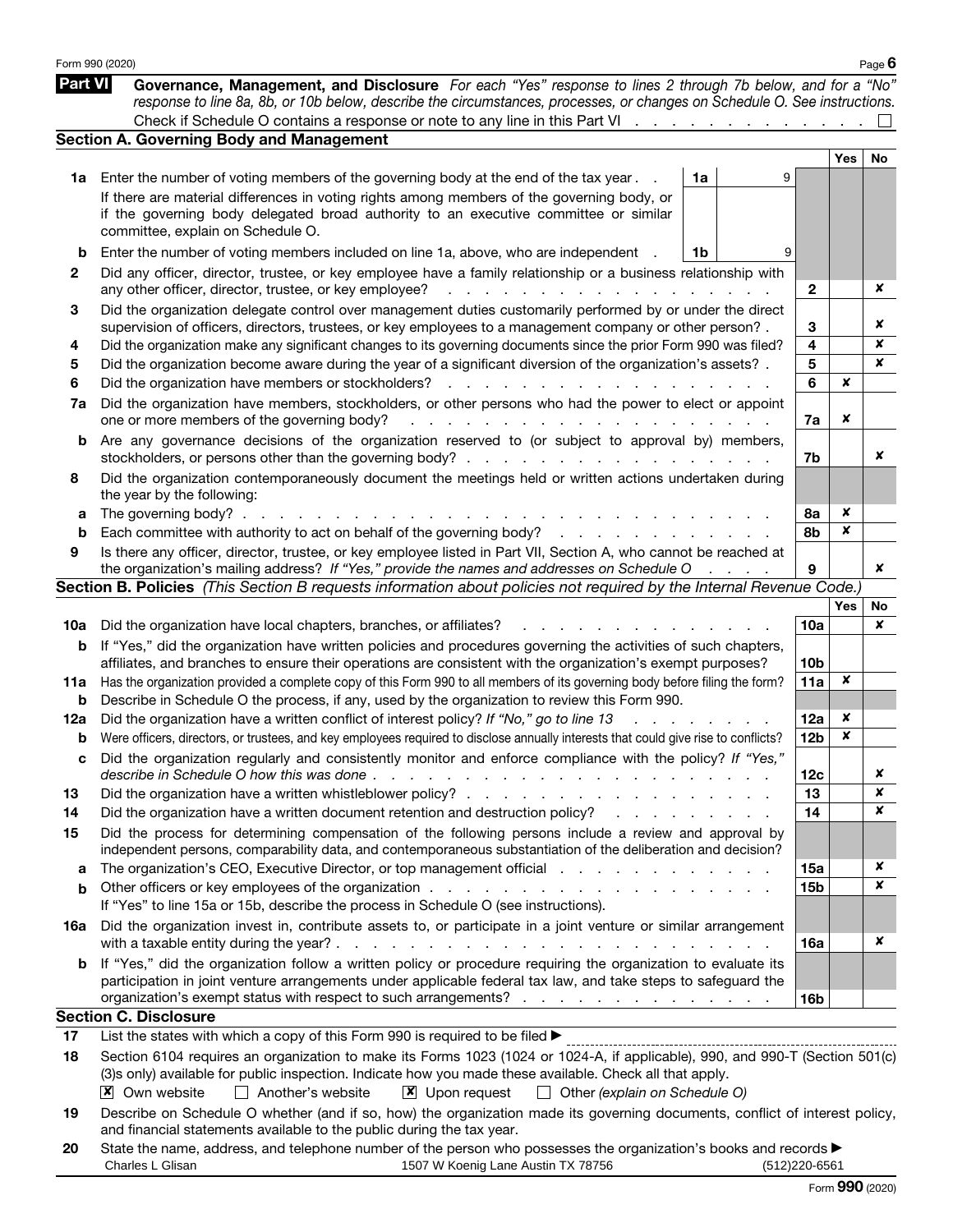## Part VII Compensation of Officers, Directors, Trustees, Key Employees, Highest Compensated Employees, and Independent Contractors

Check if Schedule O contains a response or note to any line in this Part VII . . .  $\Box$ Section A. Officers, Directors, Trustees, Key Employees, and Highest Compensated Employees

1a Complete this table for all persons required to be listed. Report compensation for the calendar year ending with or within the organization's tax year.

• List all of the organization's current officers, directors, trustees (whether individuals or organizations), regardless of amount of compensation. Enter -0- in columns (D), (E), and (F) if no compensation was paid.

• List all of the organization's current key employees, if any. See instructions for definition of "key employee."

• List the organization's five current highest compensated employees (other than an officer, director, trustee, or key employee) who received reportable compensation (Box 5 of Form W-2 and/or Box 7 of Form 1099-MISC) of more than \$100,000 from the organization and any related organizations.

• List all of the organization's former officers, key employees, and highest compensated employees who received more than \$100,000 of reportable compensation from the organization and any related organizations.

• List all of the organization's former directors or trustees that received, in the capacity as a former director or trustee of the organization, more than \$10,000 of reportable compensation from the organization and any related organizations.

See instructions for the order in which to list the persons above.

 $\Box$  Check this box if neither the organization nor any related organization compensated any current officer, director, or trustee.

|                     |                       |                                         |                       | (C)                           |              |                                 |        |                          |                              |                                           |
|---------------------|-----------------------|-----------------------------------------|-----------------------|-------------------------------|--------------|---------------------------------|--------|--------------------------|------------------------------|-------------------------------------------|
| (A)                 | (B)                   | Position<br>(do not check more than one |                       |                               |              |                                 |        | (D)                      | (E)                          | (F)                                       |
| Name and title      | Average               |                                         |                       | box, unless person is both an |              |                                 |        | Reportable               | Reportable                   | Estimated amount                          |
|                     | hours<br>per week     |                                         |                       |                               |              | officer and a director/trustee) |        | compensation<br>from the | compensation<br>from related | of other<br>compensation                  |
|                     | (list any             | Individual trustee<br>or director       | Institutional trustee | Officer                       | Key employee |                                 | Former | organization             | organizations                | from the                                  |
|                     | hours for<br>related  |                                         |                       |                               |              |                                 |        | (W-2/1099-MISC)          | (W-2/1099-MISC)              | organization and<br>related organizations |
|                     | organizations         |                                         |                       |                               |              |                                 |        |                          |                              |                                           |
|                     | below<br>dotted line) |                                         |                       |                               |              |                                 |        |                          |                              |                                           |
|                     |                       |                                         |                       |                               |              | Highest compensated<br>employee |        |                          |                              |                                           |
| (1) Matt Dillahunty | $\mathbf{1}$          |                                         |                       |                               |              |                                 |        |                          |                              |                                           |
| Director            | $\mathbf 0$           | ×                                       |                       |                               |              |                                 |        | 0                        | 0                            | 0                                         |
| (2) Silas Schafer   | $\mathbf{1}$          |                                         |                       |                               |              |                                 |        |                          |                              |                                           |
| Vice President      | 0                     | ×                                       |                       | x                             |              |                                 |        | 0                        | 0                            | 0                                         |
| (3) Charles Glisan  | $\mathbf{1}$          |                                         |                       |                               |              |                                 |        |                          |                              |                                           |
| Treasurer           | 0                     | ×                                       |                       | ×                             |              |                                 |        | 0                        | 0                            | $\mathbf 0$                               |
| (4) Christy Powell  | $\mathbf{1}$          |                                         |                       |                               |              |                                 |        |                          |                              |                                           |
| Secretary           | 0                     | ×                                       |                       | x                             |              |                                 |        | 0                        | 0                            | $\mathbf 0$                               |
| (5) Vern Graner     | $\mathbf{1}$          |                                         |                       |                               |              |                                 |        |                          |                              |                                           |
| President           | $\mathbf 0$           | ×                                       |                       | ×                             |              |                                 |        | 0                        | 0                            | $\mathbf 0$                               |
| (6) Erin Bishop     | $\mathbf{1}$          |                                         |                       |                               |              |                                 |        |                          |                              |                                           |
| Director            | 0                     | ×                                       |                       |                               |              |                                 |        | 0                        | 0                            | $\pmb{0}$                                 |
| (7) Kevin Stein     | $\mathbf{1}$          |                                         |                       |                               |              |                                 |        |                          |                              |                                           |
| Director            | $\mathbf 0$           | ×                                       |                       |                               |              |                                 |        | 0                        | 0                            | $\mathbf 0$                               |
| (8) Jim Barrows     | $\mathbf{1}$          |                                         |                       |                               |              |                                 |        |                          |                              |                                           |
| Director            | $\mathbf 0$           | ×                                       |                       |                               |              |                                 |        | 0                        | 0                            | $\mathbf 0$                               |
| (9) Darrell Bethea  | $\mathbf{1}$          |                                         |                       |                               |              |                                 |        |                          |                              |                                           |
| Director            | $\mathbf 0$           | ×                                       |                       |                               |              |                                 |        | 0                        | 0                            | $\mathbf 0$                               |
| (10)                |                       |                                         |                       |                               |              |                                 |        |                          |                              |                                           |
| (11)                |                       |                                         |                       |                               |              |                                 |        |                          |                              |                                           |
| (12)                |                       |                                         |                       |                               |              |                                 |        |                          |                              |                                           |
|                     |                       |                                         |                       |                               |              |                                 |        |                          |                              |                                           |
| (13)                |                       |                                         |                       |                               |              |                                 |        |                          |                              |                                           |
| (14)                |                       |                                         |                       |                               |              |                                 |        |                          |                              |                                           |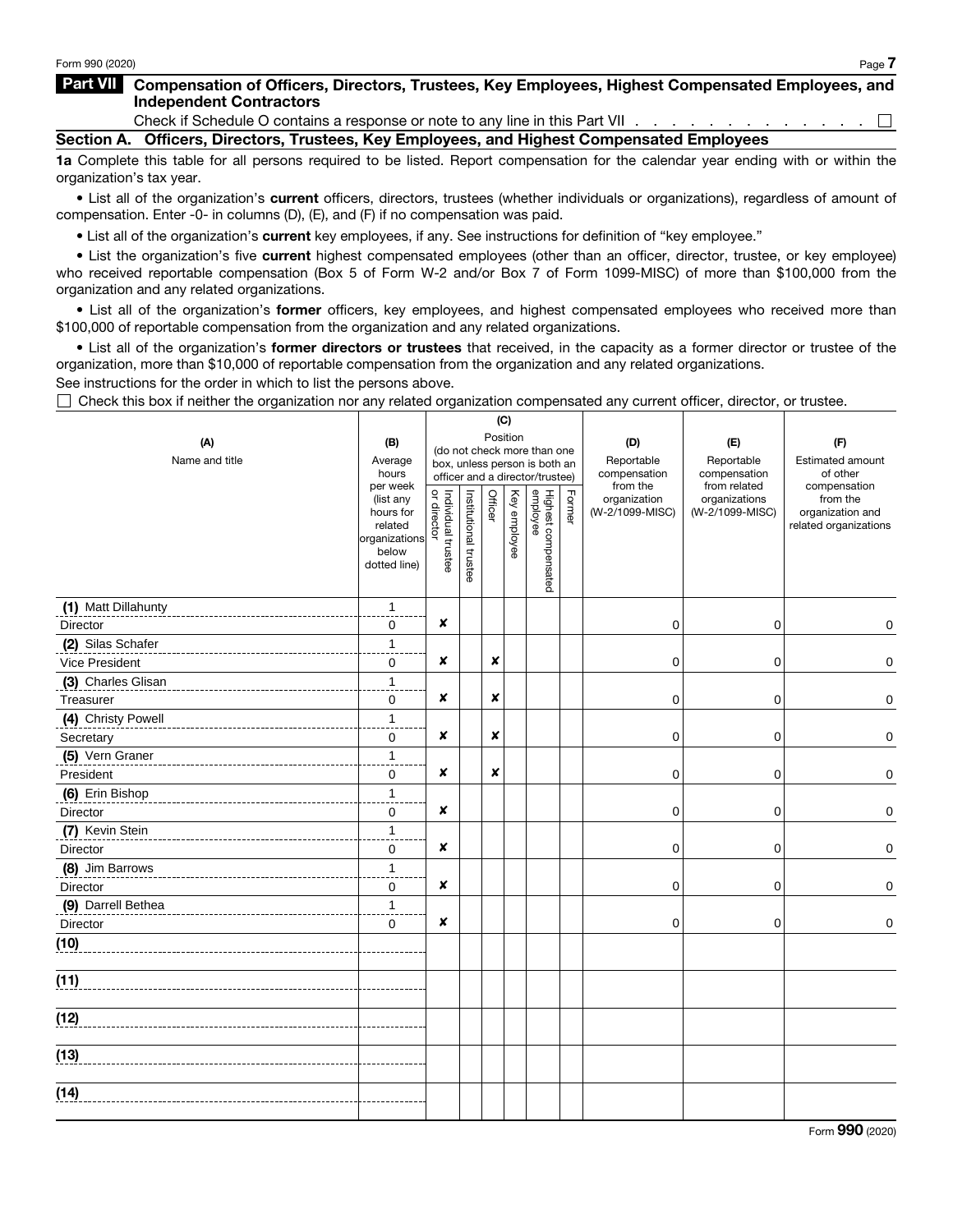|              | Part VII Section A. Officers, Directors, Trustees, Key Employees, and Highest Compensated Employees (continued)                                                                                                                                        |                                                                             |                                                                                                                    |                          |         |              |                                 |        |                                               |                                                   |          |                                                     |                              |    |
|--------------|--------------------------------------------------------------------------------------------------------------------------------------------------------------------------------------------------------------------------------------------------------|-----------------------------------------------------------------------------|--------------------------------------------------------------------------------------------------------------------|--------------------------|---------|--------------|---------------------------------|--------|-----------------------------------------------|---------------------------------------------------|----------|-----------------------------------------------------|------------------------------|----|
|              | (A)<br>Name and title                                                                                                                                                                                                                                  | (B)<br>Average<br>hours<br>per week                                         | (C)<br>Position<br>(do not check more than one<br>box, unless person is both an<br>officer and a director/trustee) |                          |         |              |                                 |        | (D)<br>Reportable<br>compensation<br>from the | (E)<br>Reportable<br>compensation<br>from related |          | (F)<br>Estimated amount<br>of other<br>compensation |                              |    |
|              |                                                                                                                                                                                                                                                        | (list any<br>hours for<br>related<br>organizations<br>below<br>dotted line) | Individual trustee<br>or director                                                                                  | Institutional<br>trustee | Officer | Key employee | Highest compensated<br>employee | Former | organization<br>(W-2/1099-MISC)               | organizations<br>(W-2/1099-MISC)                  |          | related organizations                               | from the<br>organization and |    |
| (15)         |                                                                                                                                                                                                                                                        |                                                                             |                                                                                                                    |                          |         |              |                                 |        |                                               |                                                   |          |                                                     |                              |    |
| (16)         |                                                                                                                                                                                                                                                        |                                                                             |                                                                                                                    |                          |         |              |                                 |        |                                               |                                                   |          |                                                     |                              |    |
| (17)         |                                                                                                                                                                                                                                                        |                                                                             |                                                                                                                    |                          |         |              |                                 |        |                                               |                                                   |          |                                                     |                              |    |
| (18)         |                                                                                                                                                                                                                                                        |                                                                             |                                                                                                                    |                          |         |              |                                 |        |                                               |                                                   |          |                                                     |                              |    |
| (19)         |                                                                                                                                                                                                                                                        |                                                                             |                                                                                                                    |                          |         |              |                                 |        |                                               |                                                   |          |                                                     |                              |    |
| (20)         |                                                                                                                                                                                                                                                        |                                                                             |                                                                                                                    |                          |         |              |                                 |        |                                               |                                                   |          |                                                     |                              |    |
| (21)         |                                                                                                                                                                                                                                                        |                                                                             |                                                                                                                    |                          |         |              |                                 |        |                                               |                                                   |          |                                                     |                              |    |
| (22)         |                                                                                                                                                                                                                                                        |                                                                             |                                                                                                                    |                          |         |              |                                 |        |                                               |                                                   |          |                                                     |                              |    |
| (23)         |                                                                                                                                                                                                                                                        |                                                                             |                                                                                                                    |                          |         |              |                                 |        |                                               |                                                   |          |                                                     |                              |    |
| (24)         |                                                                                                                                                                                                                                                        |                                                                             |                                                                                                                    |                          |         |              |                                 |        |                                               |                                                   |          |                                                     |                              |    |
| (25)         |                                                                                                                                                                                                                                                        |                                                                             |                                                                                                                    |                          |         |              |                                 |        |                                               |                                                   |          |                                                     |                              |    |
| 1b.          | <b>Subtotal</b><br>the contract of the contract of the                                                                                                                                                                                                 |                                                                             |                                                                                                                    |                          |         |              |                                 |        | $\Omega$                                      |                                                   | $\Omega$ |                                                     |                              | 0  |
| C<br>d       | Total from continuation sheets to Part VII, Section A<br>Total (add lines 1b and 1c)                                                                                                                                                                   |                                                                             |                                                                                                                    |                          |         |              |                                 |        | $\overline{0}$                                |                                                   | $\Omega$ |                                                     |                              | 0  |
| $\mathbf{2}$ | Total number of individuals (including but not limited to those listed above) who received more than \$100,000 of                                                                                                                                      |                                                                             |                                                                                                                    |                          |         |              |                                 |        |                                               |                                                   |          |                                                     |                              |    |
|              | reportable compensation from the organization $\blacktriangleright$ 0                                                                                                                                                                                  |                                                                             |                                                                                                                    |                          |         |              |                                 |        |                                               |                                                   |          |                                                     | Yes                          | No |
| 3            | Did the organization list any former officer, director, trustee, key employee, or highest compensated<br>employee on line 1a? If "Yes," complete Schedule J for such individual                                                                        |                                                                             |                                                                                                                    |                          |         |              |                                 |        |                                               |                                                   |          | 3                                                   |                              | x  |
| 4            | For any individual listed on line 1a, is the sum of reportable compensation and other compensation from the<br>organization and related organizations greater than \$150,000? If "Yes," complete Schedule J for such                                   |                                                                             |                                                                                                                    |                          |         |              |                                 |        |                                               |                                                   |          |                                                     |                              |    |
| 5            | individual.<br>Did any person listed on line 1a receive or accrue compensation from any unrelated organization or individual                                                                                                                           |                                                                             |                                                                                                                    |                          |         |              |                                 |        |                                               |                                                   |          | 4                                                   |                              | x  |
|              | for services rendered to the organization? If "Yes," complete Schedule J for such person<br><b>Section B. Independent Contractors</b>                                                                                                                  |                                                                             |                                                                                                                    |                          |         |              |                                 |        |                                               | the contract of the contract of                   |          | 5                                                   |                              | x  |
| 1            | Complete this table for your five highest compensated independent contractors that received more than \$100,000 of<br>compensation from the organization. Report compensation for the calendar year ending with or within the organization's tax year. |                                                                             |                                                                                                                    |                          |         |              |                                 |        |                                               |                                                   |          |                                                     |                              |    |
|              | (M)<br>Name and business address                                                                                                                                                                                                                       |                                                                             |                                                                                                                    |                          |         |              |                                 |        | (B)<br>Description of services                |                                                   |          | (C)<br>Compensation                                 |                              |    |
|              |                                                                                                                                                                                                                                                        |                                                                             |                                                                                                                    |                          |         |              |                                 |        |                                               |                                                   |          |                                                     |                              |    |
|              |                                                                                                                                                                                                                                                        |                                                                             |                                                                                                                    |                          |         |              |                                 |        |                                               |                                                   |          |                                                     |                              |    |
|              |                                                                                                                                                                                                                                                        |                                                                             |                                                                                                                    |                          |         |              |                                 |        |                                               |                                                   |          |                                                     |                              |    |

2 Total number of independent contractors (including but not limited to those listed above) who received more than \$100,000 of compensation from the organization ▶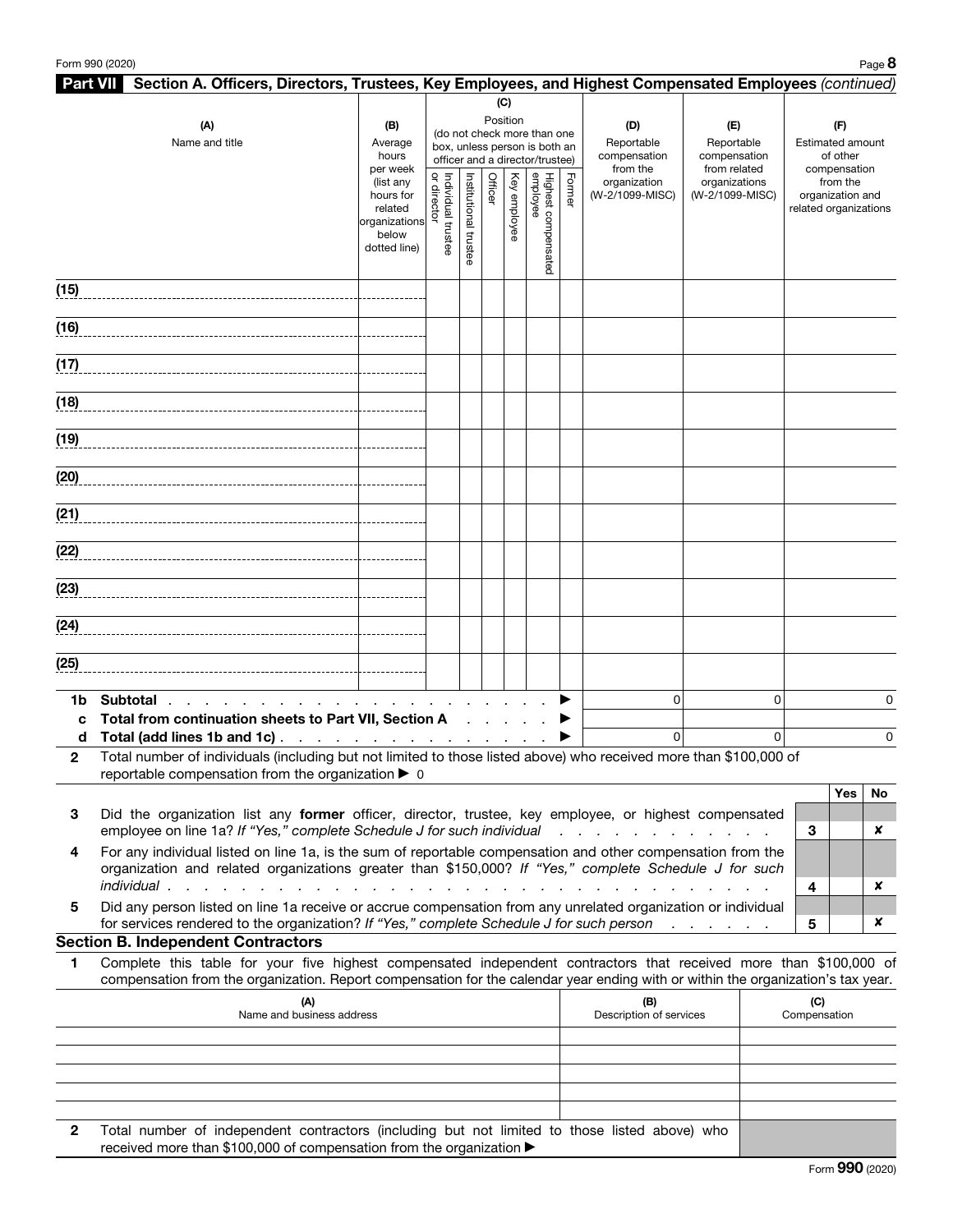Part VIII Statement of Revenue

|                                                           |        | Check if Schedule O contains a response or note to any line in this Part VIII |                                          |                                                 |                           |                      |                      |                                              |                                      |                                                               |
|-----------------------------------------------------------|--------|-------------------------------------------------------------------------------|------------------------------------------|-------------------------------------------------|---------------------------|----------------------|----------------------|----------------------------------------------|--------------------------------------|---------------------------------------------------------------|
|                                                           |        |                                                                               |                                          |                                                 |                           |                      | (A)<br>Total revenue | (B)<br>Related or exempt<br>function revenue | (C)<br>Unrelated<br>business revenue | (D)<br>Revenue excluded<br>from tax under<br>sections 512-514 |
|                                                           | 1a     | Federated campaigns                                                           |                                          |                                                 | 1a                        |                      |                      |                                              |                                      |                                                               |
| Contributions, Gifts, Grants<br>and Other Similar Amounts | b      | Membership dues                                                               |                                          |                                                 | 1b                        | 6,641                |                      |                                              |                                      |                                                               |
|                                                           | с      | Fundraising events<br>1 <sub>c</sub>                                          |                                          |                                                 |                           |                      |                      |                                              |                                      |                                                               |
|                                                           | d      | Related organizations<br>1 <sub>d</sub>                                       |                                          |                                                 |                           |                      |                      |                                              |                                      |                                                               |
|                                                           | е      | Government grants (contributions)<br>1e                                       |                                          |                                                 |                           |                      |                      |                                              |                                      |                                                               |
|                                                           | f      | All other contributions, gifts, grants,                                       |                                          |                                                 |                           |                      |                      |                                              |                                      |                                                               |
|                                                           |        | and similar amounts not included above<br>1f                                  |                                          |                                                 | 177,922                   |                      |                      |                                              |                                      |                                                               |
|                                                           | g      | Noncash contributions included in                                             |                                          |                                                 |                           |                      |                      |                                              |                                      |                                                               |
|                                                           |        | lines $1a-1f$ .                                                               |                                          |                                                 | $1g \,$ \$                |                      |                      |                                              |                                      |                                                               |
|                                                           | h      | Total. Add lines 1a-1f                                                        |                                          |                                                 |                           |                      | 184,563              |                                              |                                      |                                                               |
|                                                           |        |                                                                               |                                          |                                                 |                           | <b>Business Code</b> |                      |                                              |                                      |                                                               |
|                                                           | 2a     | Patreon                                                                       |                                          |                                                 |                           |                      | 71,321               | 71,321                                       |                                      |                                                               |
|                                                           | b      | Spreaker                                                                      |                                          |                                                 |                           |                      | 22,360               | 22,360                                       |                                      |                                                               |
|                                                           | c      |                                                                               |                                          |                                                 |                           |                      |                      |                                              |                                      |                                                               |
| Revenue                                                   | d      |                                                                               |                                          |                                                 |                           |                      |                      |                                              |                                      |                                                               |
| Program Service                                           | е      |                                                                               |                                          |                                                 |                           |                      |                      |                                              |                                      |                                                               |
|                                                           | f      | All other program service revenue.                                            |                                          |                                                 |                           |                      |                      |                                              |                                      |                                                               |
|                                                           | g      | Total. Add lines 2a-2f                                                        |                                          |                                                 |                           |                      | 93,681               |                                              |                                      |                                                               |
|                                                           | 3      | Investment income (including dividends, interest, and                         |                                          |                                                 |                           |                      |                      |                                              |                                      |                                                               |
|                                                           |        | other similar amounts) $\ldots$ $\ldots$ $\ldots$                             |                                          |                                                 |                           |                      | 149,843              |                                              |                                      | 149,843                                                       |
|                                                           | 4      | Income from investment of tax-exempt bond proceeds >                          |                                          |                                                 |                           |                      |                      |                                              |                                      |                                                               |
|                                                           | 5      | Royalties                                                                     |                                          | and a series of the contract of the<br>(i) Real |                           | (ii) Personal        | 226,111              |                                              |                                      | 226,111                                                       |
|                                                           |        | Gross rents                                                                   |                                          |                                                 |                           |                      |                      |                                              |                                      |                                                               |
|                                                           | 6а     | $\mathbf{L} = \mathbf{L}$<br>Less: rental expenses                            | 6a<br>6 <sub>b</sub>                     |                                                 |                           |                      |                      |                                              |                                      |                                                               |
|                                                           | b<br>c | Rental income or (loss)                                                       | 6c                                       |                                                 | $\mathbf 0$               | 0                    |                      |                                              |                                      |                                                               |
|                                                           | d      | Net rental income or (loss)                                                   |                                          |                                                 |                           |                      | 0                    |                                              |                                      |                                                               |
|                                                           |        |                                                                               |                                          | (i) Securities                                  | <b>Contract</b><br>$\sim$ | (ii) Other           |                      |                                              |                                      |                                                               |
|                                                           | 7a     | Gross amount from<br>of<br>assets<br>sales                                    |                                          |                                                 |                           |                      |                      |                                              |                                      |                                                               |
|                                                           |        | other than inventory                                                          | 7a                                       |                                                 |                           |                      |                      |                                              |                                      |                                                               |
|                                                           | b      | Less: cost or other basis                                                     |                                          |                                                 |                           |                      |                      |                                              |                                      |                                                               |
| Revenue                                                   |        | and sales expenses                                                            | 7b                                       |                                                 |                           |                      |                      |                                              |                                      |                                                               |
|                                                           | с      | Gain or (loss).                                                               | 7c                                       |                                                 | 0                         | 0                    |                      |                                              |                                      |                                                               |
|                                                           | d      | Net gain or (loss)                                                            | the contract of the contract of the con- |                                                 |                           |                      |                      |                                              |                                      |                                                               |
| Other                                                     | 8a     | Gross income from fundraising                                                 |                                          |                                                 |                           |                      |                      |                                              |                                      |                                                               |
|                                                           |        | events (not including \$                                                      |                                          |                                                 |                           |                      |                      |                                              |                                      |                                                               |
|                                                           |        | of contributions reported on line                                             |                                          |                                                 |                           |                      |                      |                                              |                                      |                                                               |
|                                                           |        | 1c). See Part IV, line 18                                                     |                                          |                                                 | 8а                        |                      |                      |                                              |                                      |                                                               |
|                                                           | b      | Less: direct expenses                                                         |                                          |                                                 | 8b                        |                      |                      |                                              |                                      |                                                               |
|                                                           | c      | Net income or (loss) from fundraising events                                  |                                          |                                                 |                           | ▶                    | 0                    |                                              |                                      |                                                               |
|                                                           | 9а     | Gross income from gaming                                                      |                                          |                                                 |                           |                      |                      |                                              |                                      |                                                               |
|                                                           |        | activities. See Part IV, line 19<br>9а<br>$\sim$                              |                                          |                                                 |                           |                      |                      |                                              |                                      |                                                               |
|                                                           | b      |                                                                               | 9b<br>Less: direct expenses              |                                                 |                           |                      |                      |                                              |                                      |                                                               |
|                                                           | c      | Net income or (loss) from gaming activities                                   |                                          |                                                 | ▶                         | 0                    |                      |                                              |                                      |                                                               |
|                                                           |        | 10a Gross sales of inventory, less                                            |                                          |                                                 | 4,088                     |                      |                      |                                              |                                      |                                                               |
|                                                           | b      | returns and allowances<br>10a<br>Less: cost of goods sold<br>10 <sub>b</sub>  |                                          |                                                 |                           | 313                  |                      |                                              |                                      |                                                               |
|                                                           | C      | Net income or (loss) from sales of inventory                                  |                                          |                                                 |                           | ▶                    | 3,775                | 3,775                                        |                                      |                                                               |
|                                                           |        |                                                                               |                                          |                                                 |                           | <b>Business Code</b> |                      |                                              |                                      |                                                               |
| Miscellaneous                                             | 11a    | All other revenue                                                             |                                          |                                                 |                           |                      | -63                  | -63                                          |                                      |                                                               |
| Revenue                                                   | b      |                                                                               |                                          |                                                 |                           |                      |                      |                                              |                                      |                                                               |
|                                                           | с      |                                                                               |                                          |                                                 |                           |                      |                      |                                              |                                      |                                                               |
|                                                           | d      | All other revenue                                                             |                                          | the company of the company of                   |                           |                      |                      |                                              |                                      |                                                               |
|                                                           | е      | Total. Add lines 11a-11d                                                      |                                          |                                                 |                           | ▶                    | $-63$                |                                              |                                      |                                                               |
|                                                           | 12     | <b>Total revenue.</b> See instructions                                        |                                          |                                                 |                           |                      | 657,910              | 97,393                                       | 0                                    | 375,954                                                       |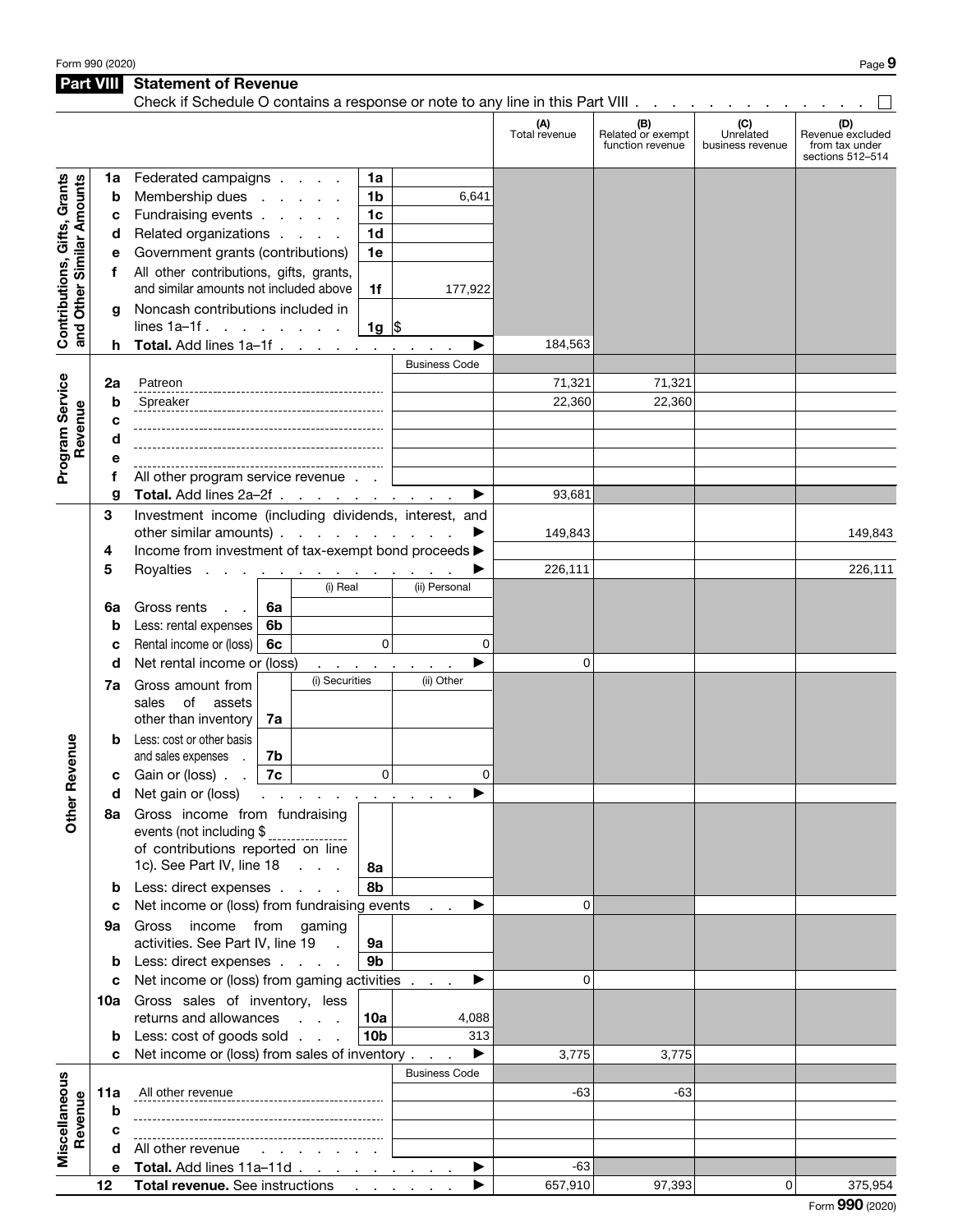## Part IX Statement of Functional Expenses

|                 | Section 501(c)(3) and 501(c)(4) organizations must complete all columns. All other organizations must complete column (A).                                                                                                                           |                       |                                    |                                           |                                |
|-----------------|------------------------------------------------------------------------------------------------------------------------------------------------------------------------------------------------------------------------------------------------------|-----------------------|------------------------------------|-------------------------------------------|--------------------------------|
|                 | Check if Schedule O contains a response or note to any line in this Part IX                                                                                                                                                                          |                       |                                    |                                           |                                |
|                 | Do not include amounts reported on lines 6b, 7b,<br>8b, 9b, and 10b of Part VIII.                                                                                                                                                                    | (A)<br>Total expenses | (B)<br>Program service<br>expenses | (C)<br>Management and<br>general expenses | (D)<br>Fundraising<br>expenses |
| 1               | Grants and other assistance to domestic organizations<br>and domestic governments. See Part IV, line 21                                                                                                                                              |                       |                                    |                                           |                                |
|                 |                                                                                                                                                                                                                                                      | 44,388                | 44,388                             |                                           |                                |
| $\mathbf{2}$    | Grants and other assistance to domestic<br>individuals. See Part IV, line 22                                                                                                                                                                         | 10,625                | 10,625                             |                                           |                                |
| 3               | Grants and other assistance to foreign<br>organizations, foreign governments, and<br>foreign individuals. See Part IV, lines 15 and 16                                                                                                               |                       |                                    |                                           |                                |
| 4<br>5          | Benefits paid to or for members<br>Compensation of current officers, directors,<br>trustees, and key employees                                                                                                                                       |                       |                                    |                                           |                                |
| 6               | Compensation not included above to disqualified<br>persons (as defined under section 4958(f)(1)) and<br>persons described in section 4958(c)(3)(B)                                                                                                   |                       |                                    |                                           |                                |
| 7               | Other salaries and wages<br>and the company of the                                                                                                                                                                                                   | 136,714               | 136,714                            |                                           |                                |
| 8               | Pension plan accruals and contributions (include<br>section 401(k) and 403(b) employer contributions)                                                                                                                                                |                       |                                    |                                           |                                |
| 9               | Other employee benefits                                                                                                                                                                                                                              | 27,849                | 27,849                             |                                           |                                |
| 10              | Payroll taxes                                                                                                                                                                                                                                        | 18,391                | 18,391                             |                                           |                                |
| 11              | Fees for services (nonemployees):                                                                                                                                                                                                                    |                       |                                    |                                           |                                |
| a               | Management                                                                                                                                                                                                                                           |                       |                                    |                                           |                                |
| b               | Legal                                                                                                                                                                                                                                                | 21,306                |                                    | 21,306                                    |                                |
| c               | Accounting                                                                                                                                                                                                                                           | 6,727                 |                                    | 6,727                                     |                                |
| d               | Lobbying                                                                                                                                                                                                                                             |                       |                                    |                                           |                                |
| е               | Professional fundraising services. See Part IV, line 17                                                                                                                                                                                              |                       |                                    |                                           |                                |
| f               | Investment management fees                                                                                                                                                                                                                           |                       |                                    |                                           |                                |
| g               | Other. (If line 11g amount exceeds 10% of line 25, column<br>(A) amount, list line 11g expenses on Schedule O.) .                                                                                                                                    | 17,355                | 17,355                             |                                           |                                |
| 12 <sub>2</sub> | Advertising and promotion                                                                                                                                                                                                                            | 20,750                | 20,750                             |                                           |                                |
| 13              | Office expenses<br>and the contract of the con-                                                                                                                                                                                                      | 3,842                 | 496                                | 3,346                                     |                                |
| 14              | Information technology                                                                                                                                                                                                                               | 27,161                | 27,161                             |                                           |                                |
| 15              | Royalties                                                                                                                                                                                                                                            | 250                   | 250                                |                                           |                                |
| 16              | Occupancy                                                                                                                                                                                                                                            | 8,416                 | 7,574                              | 421                                       | 421                            |
| 17              | Travel                                                                                                                                                                                                                                               |                       |                                    |                                           |                                |
| 18              | Payments of travel or entertainment expenses<br>for any federal, state, or local public officials                                                                                                                                                    |                       |                                    |                                           |                                |
| 19              | Conferences, conventions, and meetings                                                                                                                                                                                                               |                       |                                    |                                           |                                |
| 20              | and the state of the state of the state of the state of the state of the state of the state of the state of the<br>Interest                                                                                                                          |                       |                                    |                                           |                                |
| 21              | Payments to affiliates                                                                                                                                                                                                                               |                       |                                    |                                           |                                |
| 22              | Depreciation, depletion, and amortization.                                                                                                                                                                                                           | 21,725                | 21,725                             |                                           |                                |
| 23              | Insurance.                                                                                                                                                                                                                                           | 854                   |                                    | 854                                       |                                |
| 24              | Other expenses. Itemize expenses not covered<br>above (List miscellaneous expenses on line 24e. If<br>line 24e amount exceeds 10% of line 25, column                                                                                                 |                       |                                    |                                           |                                |
|                 | (A) amount, list line 24e expenses on Schedule O.)                                                                                                                                                                                                   |                       |                                    |                                           |                                |
| a               | <b>Atheist Experience</b>                                                                                                                                                                                                                            | 109,010               | 109,010                            |                                           |                                |
| b               | Freethought Library                                                                                                                                                                                                                                  | 106                   | 106                                |                                           |                                |
| c               | <b>Special Events</b>                                                                                                                                                                                                                                | 265                   | 256                                |                                           | 9                              |
| d               |                                                                                                                                                                                                                                                      |                       |                                    |                                           |                                |
| е               | All other expenses<br>------------------------------------                                                                                                                                                                                           | 39                    | 39                                 | 0                                         | 0                              |
| 25              | Total functional expenses. Add lines 1 through 24e                                                                                                                                                                                                   | 475,773               | 442,689                            | 32,654                                    | 430                            |
| 26              | Joint costs. Complete this line only if the<br>organization reported in column (B) joint costs<br>from a combined educational campaign and<br>fundraising solicitation. Check here $\blacktriangleright \Box$ if<br>following SOP 98-2 (ASC 958-720) |                       |                                    |                                           |                                |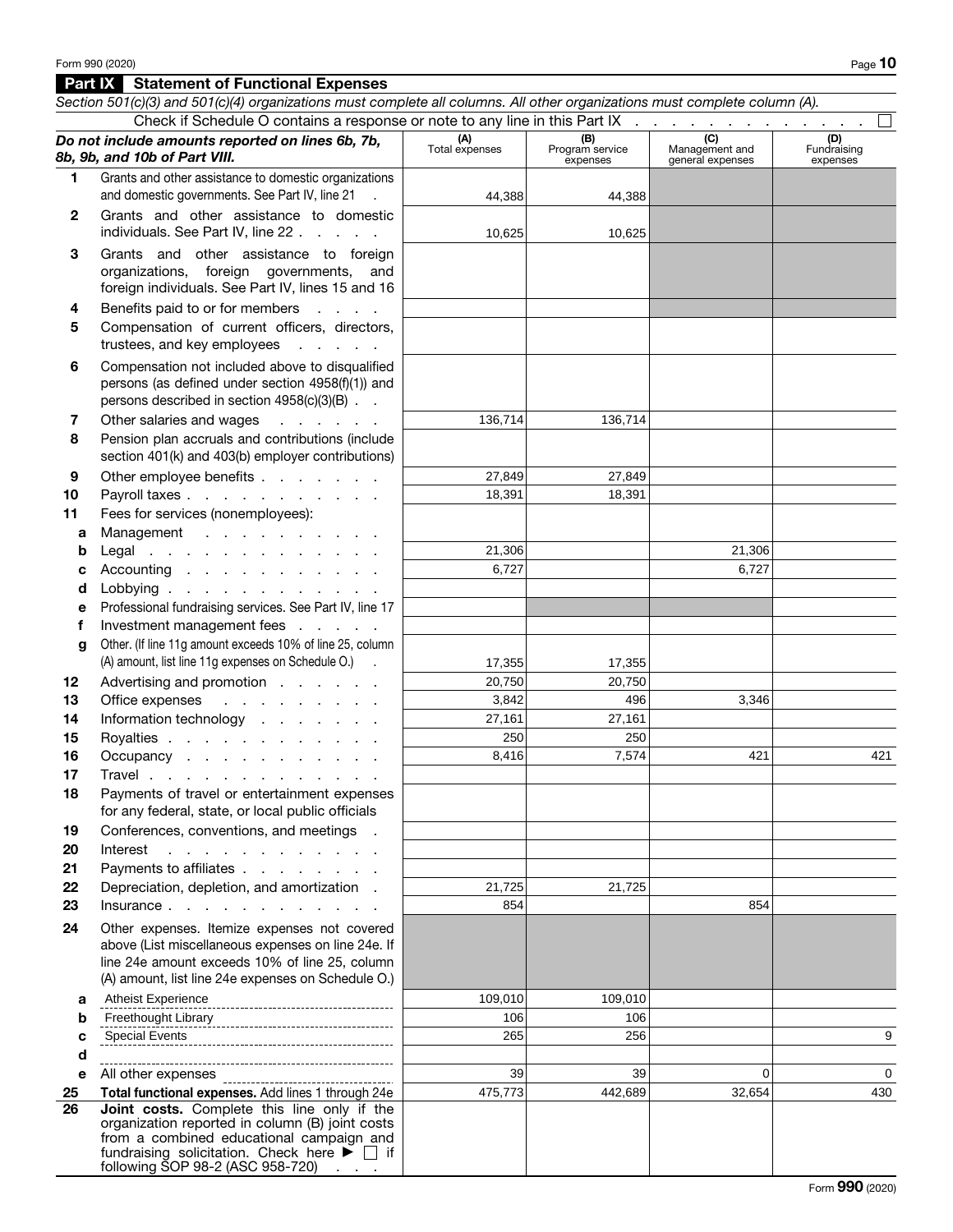Form 990 (2020)  $P_{\text{Age}}$  **11** 

|                             | Part X       | <b>Balance Sheet</b><br>Check if Schedule O contains a response or note to any line in this Part X                                                                                                                                                                                                                                                                                                           | the contract of the contract of the contract of |                |                    |
|-----------------------------|--------------|--------------------------------------------------------------------------------------------------------------------------------------------------------------------------------------------------------------------------------------------------------------------------------------------------------------------------------------------------------------------------------------------------------------|-------------------------------------------------|----------------|--------------------|
|                             |              |                                                                                                                                                                                                                                                                                                                                                                                                              | (A)<br>Beginning of year                        |                | (B)<br>End of year |
|                             | 1            | Cash-non-interest-bearing<br>and the contract of the contract of the contract of the contract of the contract of the contract of the contract of the contract of the contract of the contract of the contract of the contract of the contract of the contra                                                                                                                                                  | 117,976                                         | 1              | 79,270             |
|                             | $\mathbf{2}$ | Savings and temporary cash investments                                                                                                                                                                                                                                                                                                                                                                       |                                                 | $\mathbf{2}$   |                    |
|                             | 3            | Pledges and grants receivable, net                                                                                                                                                                                                                                                                                                                                                                           |                                                 | 3              |                    |
|                             | 4            | Accounts receivable, net                                                                                                                                                                                                                                                                                                                                                                                     |                                                 | 4              | 12,574             |
|                             | 5            | Loans and other receivables from any current or former officer, director,<br>trustee, key employee, creator or founder, substantial contributor, or 35%<br>controlled entity or family member of any of these persons<br>and a strain and a                                                                                                                                                                  |                                                 | 5              |                    |
|                             | 6            | Loans and other receivables from other disqualified persons (as defined<br>under section $4958(f)(1)$ , and persons described in section $4958(c)(3)(B)$ .                                                                                                                                                                                                                                                   |                                                 | 6              |                    |
|                             | 7            | Notes and loans receivable, net                                                                                                                                                                                                                                                                                                                                                                              |                                                 | $\overline{7}$ |                    |
| Assets                      | 8            | Inventories for sale or use reader and reader and reader and reader and reader and reader and reader and reader                                                                                                                                                                                                                                                                                              |                                                 | 8              | 4,517              |
|                             | 9            | Prepaid expenses and deferred charges                                                                                                                                                                                                                                                                                                                                                                        | 4,310                                           | 9              | 8,779              |
|                             | 10a          | Land, buildings, and equipment: cost or other<br>basis. Complete Part VI of Schedule D 10a<br>319,151                                                                                                                                                                                                                                                                                                        |                                                 |                |                    |
|                             | b            | Less: accumulated depreciation $\ldots$ 10b<br>101,975                                                                                                                                                                                                                                                                                                                                                       | 225,755 10c                                     |                | 217,176            |
|                             | 11           | Investments-publicly traded securities<br>and the contract of the contract of                                                                                                                                                                                                                                                                                                                                | 502.927                                         | 11             | 752,522            |
|                             | 12           | Investments-other securities. See Part IV, line 11                                                                                                                                                                                                                                                                                                                                                           |                                                 | 12             |                    |
|                             | 13           | Investments-program-related. See Part IV, line 11                                                                                                                                                                                                                                                                                                                                                            |                                                 | 13             |                    |
|                             | 14           | Intangible assets referred to the contract of the state of the state of the state of the state of the state of                                                                                                                                                                                                                                                                                               |                                                 | 14             |                    |
|                             | 15           | Other assets. See Part IV, line 11                                                                                                                                                                                                                                                                                                                                                                           | 207                                             | 15             |                    |
|                             | 16           | Total assets. Add lines 1 through 15 (must equal line 33)                                                                                                                                                                                                                                                                                                                                                    | 851,175                                         | 16             | 1,074,838          |
|                             | 17           | Accounts payable and accrued expenses                                                                                                                                                                                                                                                                                                                                                                        | 1,363                                           | 17             | 20,391             |
|                             | 18           |                                                                                                                                                                                                                                                                                                                                                                                                              |                                                 | 18             |                    |
|                             | 19           |                                                                                                                                                                                                                                                                                                                                                                                                              |                                                 | 19             |                    |
|                             | 20           | Tax-exempt bond liabilities                                                                                                                                                                                                                                                                                                                                                                                  |                                                 | 20             |                    |
|                             | 21           | Escrow or custodial account liability. Complete Part IV of Schedule D. .                                                                                                                                                                                                                                                                                                                                     |                                                 | 21             |                    |
| Liabilities                 | 22           | Loans and other payables to any current or former officer, director,<br>trustee, key employee, creator or founder, substantial contributor, or 35%                                                                                                                                                                                                                                                           |                                                 |                |                    |
|                             |              | controlled entity or family member of any of these persons<br>and a state of                                                                                                                                                                                                                                                                                                                                 |                                                 | 22             |                    |
|                             | 23           | Secured mortgages and notes payable to unrelated third parties                                                                                                                                                                                                                                                                                                                                               |                                                 | 23             |                    |
|                             | 24           | Unsecured notes and loans payable to unrelated third parties                                                                                                                                                                                                                                                                                                                                                 |                                                 | 24             |                    |
|                             | 25           | Other liabilities (including federal income tax, payables to related third<br>parties, and other liabilities not included on lines 17-24). Complete Part X<br>of Schedule D<br>and a construction of the construction of the construction of the construction of the construction of the construction of the construction of the construction of the construction of the construction of the construction of |                                                 | 25             |                    |
|                             | 26           | Total liabilities. Add lines 17 through 25                                                                                                                                                                                                                                                                                                                                                                   | 1,363                                           | 26             | 20,391             |
| Net Assets or Fund Balances |              | Organizations that follow FASB ASC 958, check here $\triangleright$ $\boxed{\mathsf{X}}$<br>and complete lines 27, 28, 32, and 33.                                                                                                                                                                                                                                                                           |                                                 |                |                    |
|                             | 27           | Net assets without donor restrictions                                                                                                                                                                                                                                                                                                                                                                        | 849,812                                         | 27             | 1,054,447          |
|                             | 28           | Net assets with donor restrictions<br><u>.</u>                                                                                                                                                                                                                                                                                                                                                               |                                                 | 28             |                    |
|                             |              | Organizations that do not follow FASB ASC 958, check here ▶ □<br>and complete lines 29 through 33.                                                                                                                                                                                                                                                                                                           |                                                 |                |                    |
|                             | 29           | Capital stock or trust principal, or current funds                                                                                                                                                                                                                                                                                                                                                           |                                                 | 29             |                    |
|                             | 30           | Paid-in or capital surplus, or land, building, or equipment fund                                                                                                                                                                                                                                                                                                                                             |                                                 | 30             |                    |
|                             | 31           | Retained earnings, endowment, accumulated income, or other funds                                                                                                                                                                                                                                                                                                                                             |                                                 | 31             |                    |
|                             | 32           | Total net assets or fund balances                                                                                                                                                                                                                                                                                                                                                                            | 849,812                                         | 32             | 1,054,447          |
|                             | 33           | Total liabilities and net assets/fund balances                                                                                                                                                                                                                                                                                                                                                               | 851,175                                         | 33             | 1,074,838          |